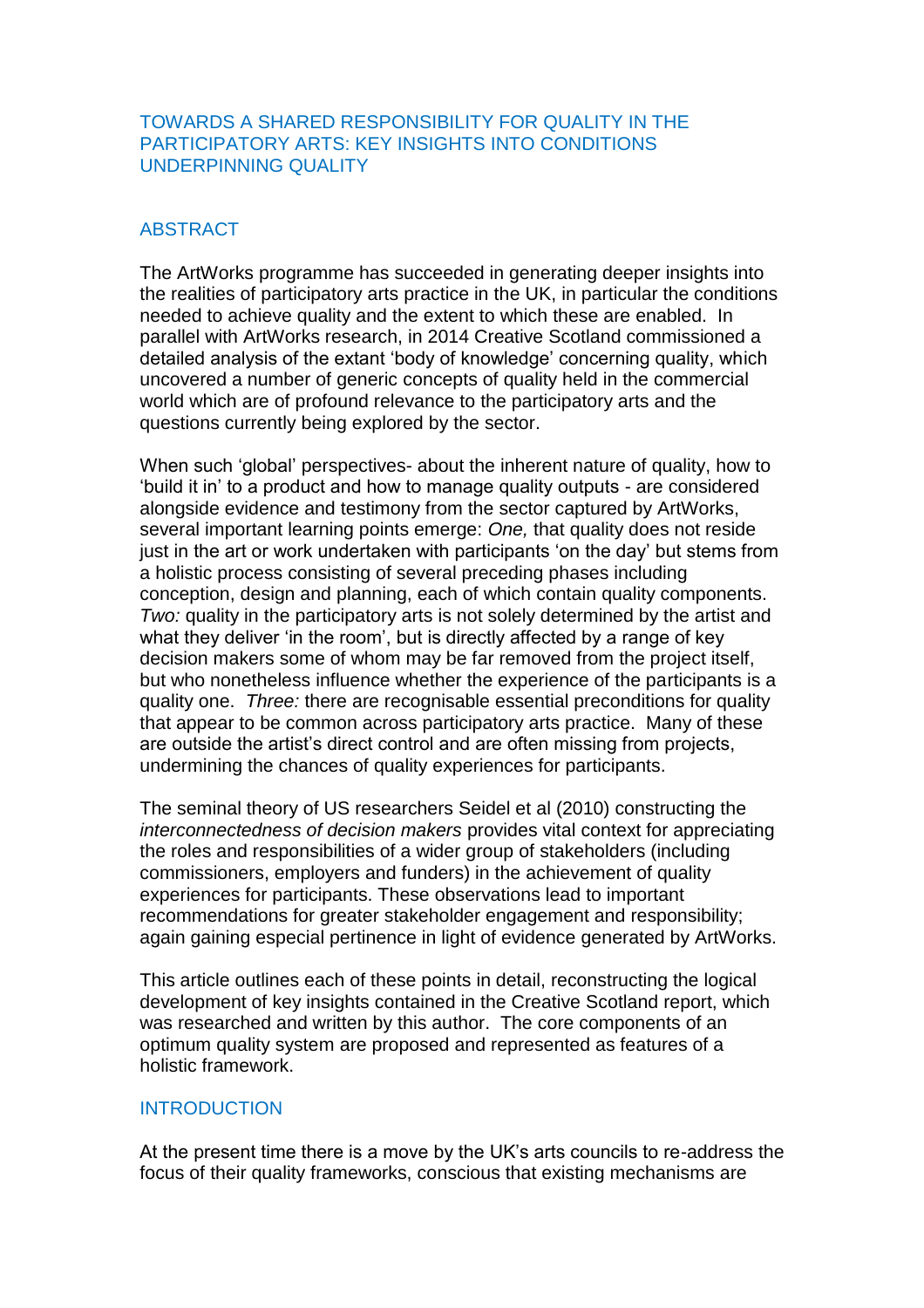missing some undefined element. In 2012 Arts Council England (ACE) commissioned a significant study, performed by the NFER, to identify the "values or principles that are considered important in creating quality in arts and culture by, with and for children and young people" (Lord 2012: i). At the same time Creative Scotland has sought to update the Quality Frameworks of 2007 and 2009 inherited from the Scottish Arts Council, recalibrating its focus on quality and how to define it, foster it, fund it and evaluate it (Blanche 2014:105). A great many practitioners from across the participatory arts 'sector' have become engaged on this issue through the ground breaking ArtWorks project, funded for five years across the UK by the Paul Hamlyn Foundation. ArtWorks has provided a vital platform for extensive consultations, studies and plenary events concerning quality in the participatory arts. The UK arts councils have been closely involved in the development and delivery of the ArtWorks initiative in the regions. All of this activity and focus on quality has created important new insights and understanding about quality in the participatory arts, taking us further into the concepts, processes and realities than ever before, and generating evidence and reporting of significant value.

In September 2014 Creative Scotland published a report collating and synthesising extant theories and literature concerning quality in participatory arts and sketching the components of an optimum quality framework for work in participatory settings. This endeavour, drawing on over 100 studies and reports on quality including the very latest publications and developments from ArtWorks (Blanche 2014: 26), encapsulates the new, informed and progressive understanding that has emerged about quality and how best to foster it. The study, entitled *Developing a Foundation for Quality Guidance for arts organisations and artists in Scotland working in participatory settings* and produced by this author, was able to draw on many important insights generated from the Artworks pathfinders, and to build on established findings from preceding work done by Arts Council England to define quality principles for learning.

The findings in the Creative Scotland study are based on literature from within the traditional participatory arts and arts education realms, but also deliberately draw from more generic or 'global' definitions of quality issuing from sources like the Chartered Institute of Quality and the American Quality Institute, providing some profound insights for the study.

Some of the most significant stepping stones towards the thesis presented here comprise a move towards a more holistic understanding of quality (Matarasso 2013), fundamental 'global' concepts from industrial contexts about quality systems (Marino 2007, CQI 2013a), and recognition through the work of Seidel et al (2010) of the influential role of project partners and stakeholders in enabling or hindering quality outputs and outcomes. These insights and conceptual 'steps' shall be laid out in this paper, building up a logical argument for the new conception of quality and culminating in proposed measures for a holistic quality system.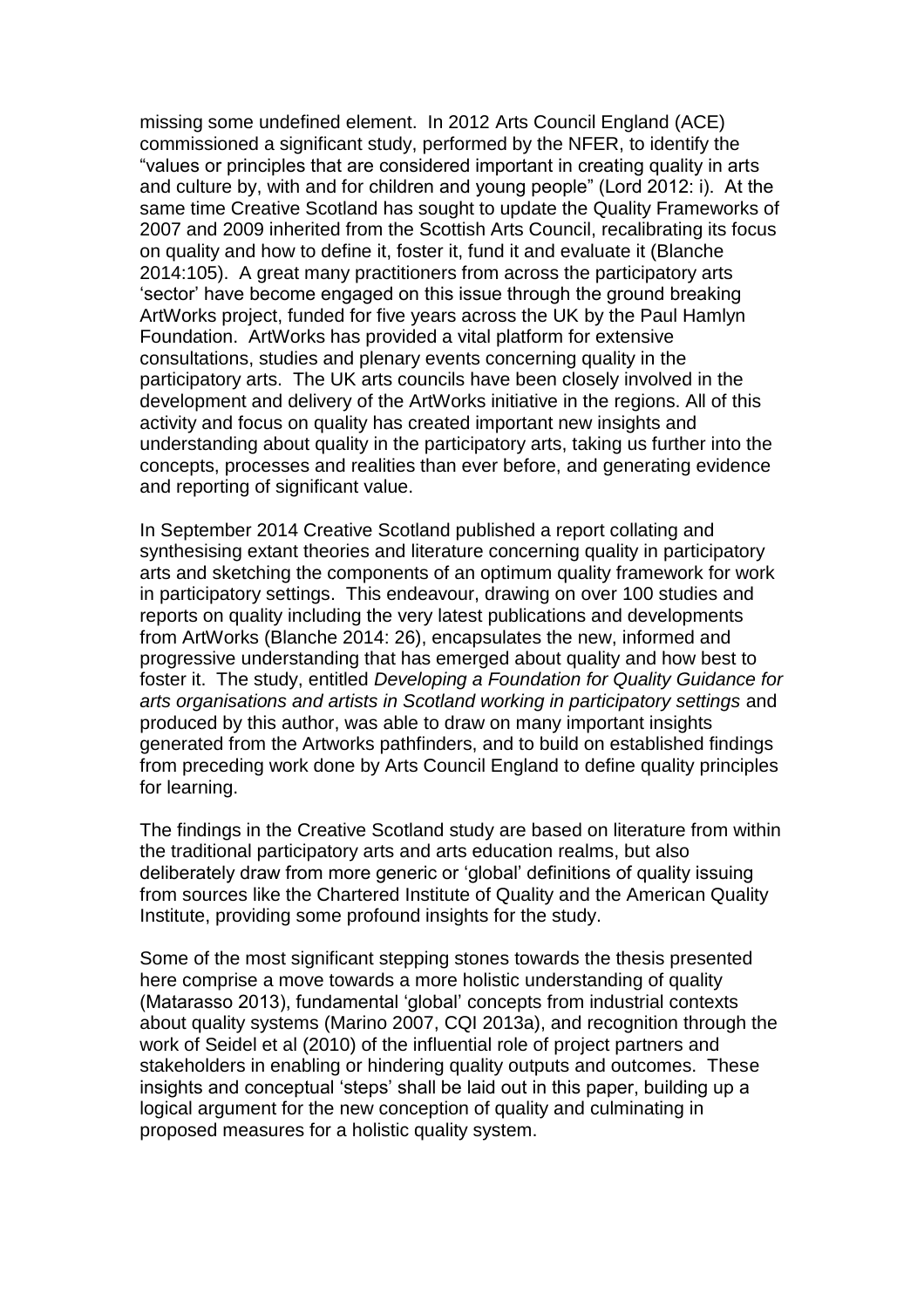# LOOKING AGAIN AT CONCEPTS OF QUALITY

The position of recent commentators on quality in the arts and education is that it is possible now to move away from arguments around process *versus* praxis or product, described as "old ground" by Lord et al (2012). Instead, it is increasingly recognised that both process and product are components of a more holistic conception of quality. It is not a case of focusing on either-or, but recognising that quality occurs as *a process* during which product features may be *built in* or planned for.

This insight takes the participatory arts debate closer towards commercial concepts of quality systems, where the inherent quality of an item is purposely designed and needs to be inbuilt in order to produce a final product at the requisite standard.

Indeed, some global theories about quality held in the commercial world are that:

- 1. '*The quality of anything, while influenced by many groups, has to be first specified and then built in. It cannot be assured, audited, or tested into the entity*.'
- 2. *Once quality has been built in, 'subsequent deployment, operation, and maintenance processes must not degrade it*' (Marino 2007).

The idea that quality can only be built in during the development process (Marino 2007) seems obvious when applied to commercial products. In a participatory arts context, the development process would equate to the planning, resourcing and situating of a project. Through the ArtWorks initiative, a more holistic view continues to develop of quality, acknowledging the influence of each phase of a project on ultimate quality and not just the creative/participatory phase. This holistic approach is exemplified by the Five Phases of Participatory Arts presented by Matarasso (2013), whereby each phase of a project is seen to influence the ultimate quality, and not just the creative/participatory phase.

Figure 1: Matarasso's Five Phases of Participatory Arts (adapted from Matarasso 2013: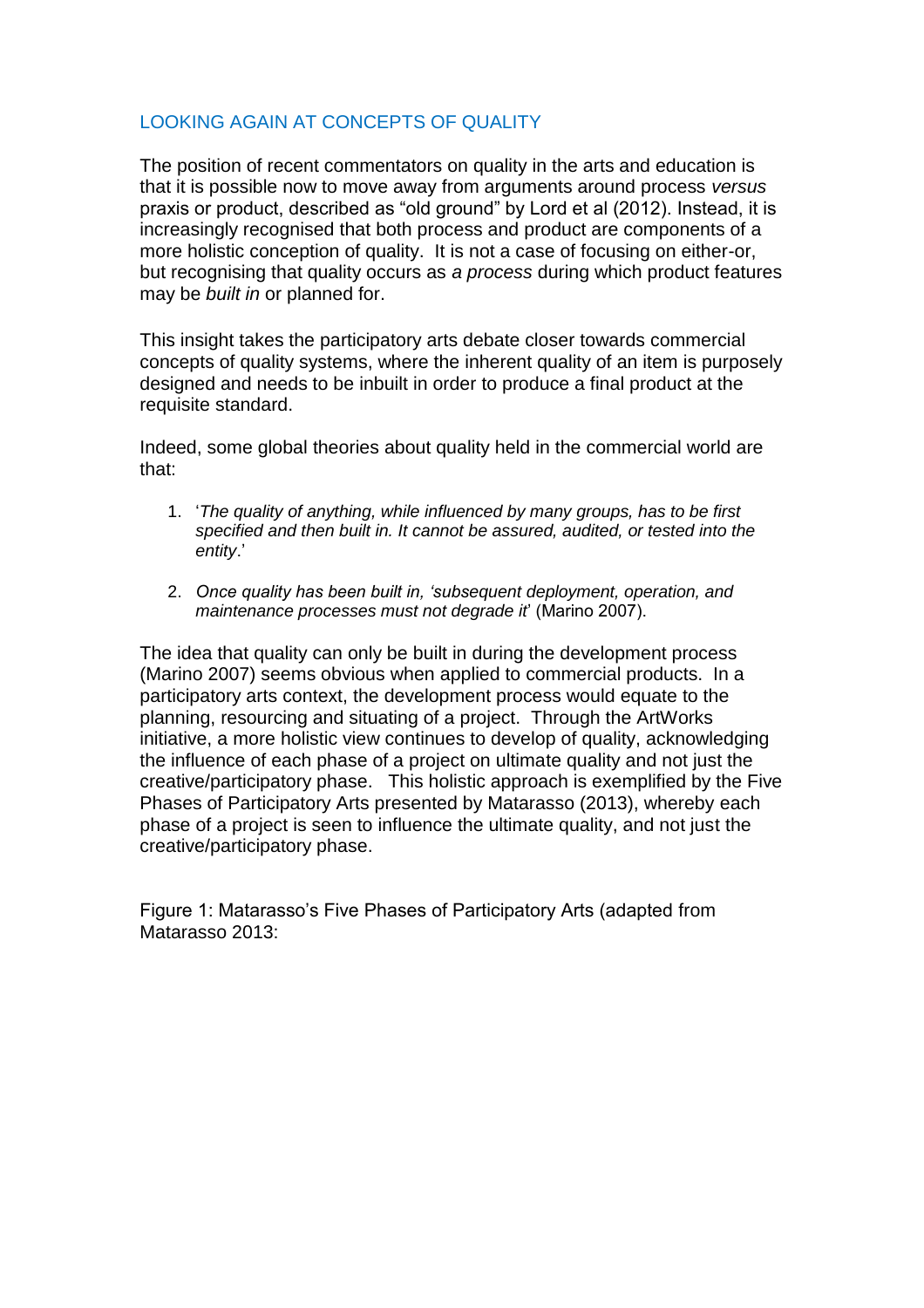

According to Matarasso, it is important to distinguish between different phases required for the development and delivery of a quality project, and to rationalise the different expectations that may be attached to each phase. Matarasso qualifies that even though it can never be absolutely guaranteed in advance that the final project or showcase will be an artistic success, the evidence shows that 'a good quality process can form a reliable precondition for creating good art' (Matarasso 2013: 9). This means that quality *conditions* can be planned for. If quality can only be planned for and 'built in' early in the process, then the only rational way to manage quality is to focus attention on fulfilling the conditions required for quality to occur.

These statements underline the importance of having clear guiding principles and stated aspirations for the work and a supportive environment for the work that provides the right conditions for quality outcomes. These arguments shall be developed further in the course of this paper.

### *Continuous Quality Improvement*

The concept of *Continuous Quality Improvement* as an approach to raising standards has filtered through the public sector in recent years along with the realisation that if quality standards and expectations don't evolve and become raised over time, then notions of quality will quickly become outdated as a sector's capacity to provide excellent arts experiences increases (Seidel et al 2010: 45). Continuous quality improvement is a type of change that is focused on increasing the effectiveness and/or efficiency of an organisation to fulfil its policy and objectives (Blanche 2014: 47). Essentially it means 'getting better all the time' (CQI 2013b). As a continuous process, it is "a proactive, cyclical system of planning, doing, reviewing and improving – or enhancing – what is delivered and how it is delivered" (Schwarz 2014: 9).

Continuous quality improvement forms the basis of HMIE's *How Good Is Our …* framework, a thorough system for reflection and self-evaluation currently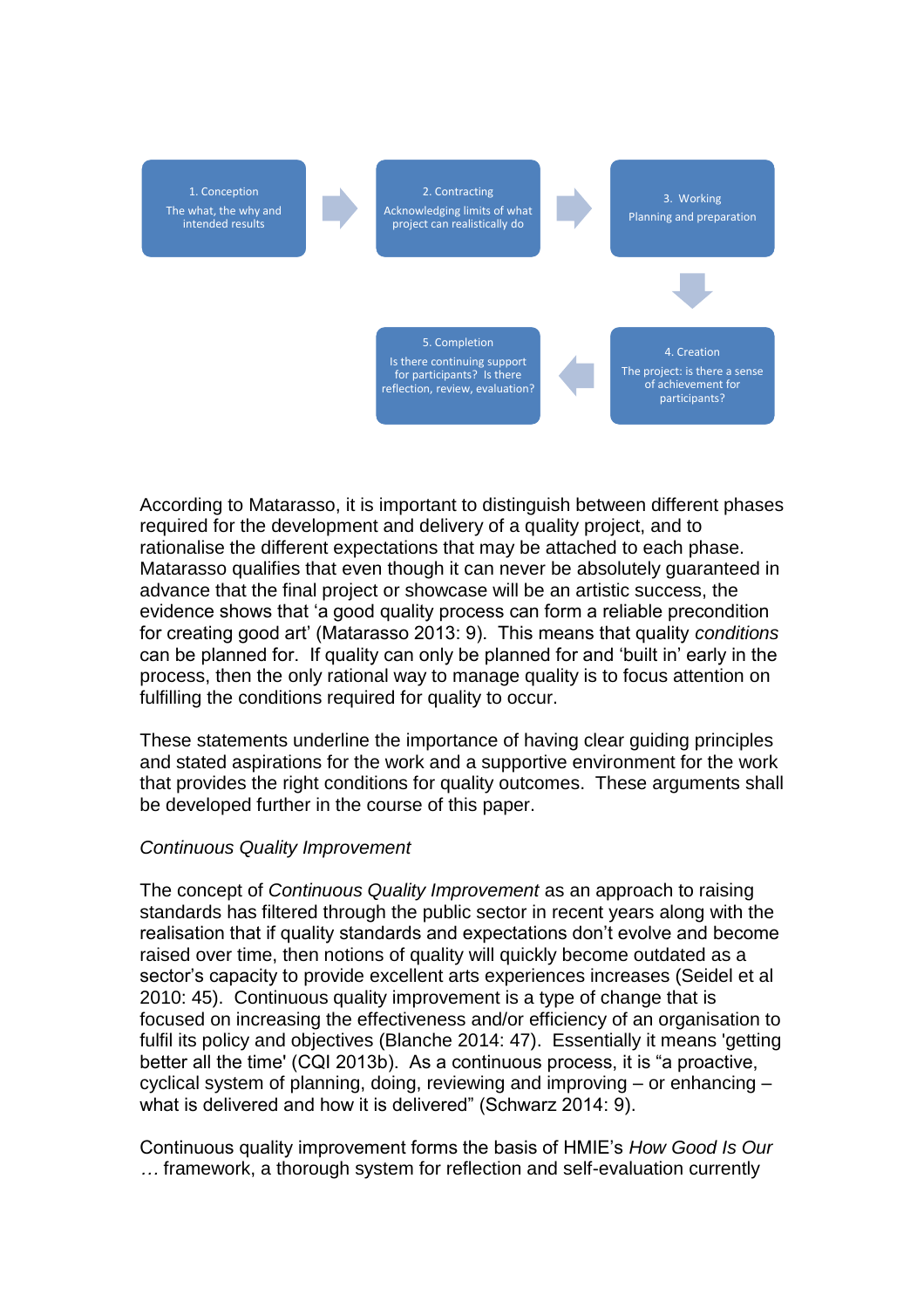used by schools and deliverers of community learning and development (HMIE 2006). Other commentators on this subject have highlighted this as the most appropriate approach for quality development in educational and participatory arts settings (Bamford 2010; Schwarz 2014).

A meaningful quality framework therefore allows for artists to develop continually, and build capacity and excellence in the sector. Concepts of quality can evolve through dissemination of best practice, self-monitoring and self-renewing (Blanche 2014: 188). Crucially though, continuous quality improvement does not just concern self-reflection by artists, but also requires learning by all partners and consideration of whether the conditions are right for each kind of project or context. In seeking continuous improvement it is important to focus on good practice and known levers for improvement (Blanche 2014: 188).

Quality improvement can be considered then as more than a process, but as a *cycle* or as an upward spiral. This is what has been missing largely from funder approaches in the past (Blanche 2014: 119).

#### *Profound insights on quality from industry*

The study in 2014 undertaken for Creative Scotland took an intentionally broad approach in characterising the 'existing body of knowledge' about quality, drawing not only from studies concerning the participatory arts and learning, but also from generic or 'global' approaches to quality management articulated by sources such as the British Chartered Quality Institute (CQI). It was hoped to gain a more nuanced perspective on how quality is conceived as both an attribute and output (Blanche 2014) and to enrich the discussion within the context of the participatory arts.

Relying as it does on consumer satisfaction, experience and perception of products, the manufacturing industry could be perceived at the leading edge of thinking about quality. This broader perspective concerning quality as part of business management yielded fundamental insights for the research for Creative Scotland on how quality may be 'built in' to a project and a set of logical statements concerning means of establishing and maintaining quality features as well as rationalising where responsibility can realistically be allocated.

Schwarz (2014) offers a useful understanding of how the term "quality" is used in the arts sector: quality equates to something fit for purpose, meeting specifications and stakeholder expectations, achieving the very best results and outcomes. A quality judgement is also applied to how an organisation is managed, how services or projects are run, and the expertise of those who deliver the work (Schwarz 2014 cited in Blanche 2014: 44). Indeed the two overriding principles suggested by Downie (2011) for determining the quality of an arts project - fitness for purpose, and relevance to context – could be considered generic characteristics of quality whether we are talking about the arts or software.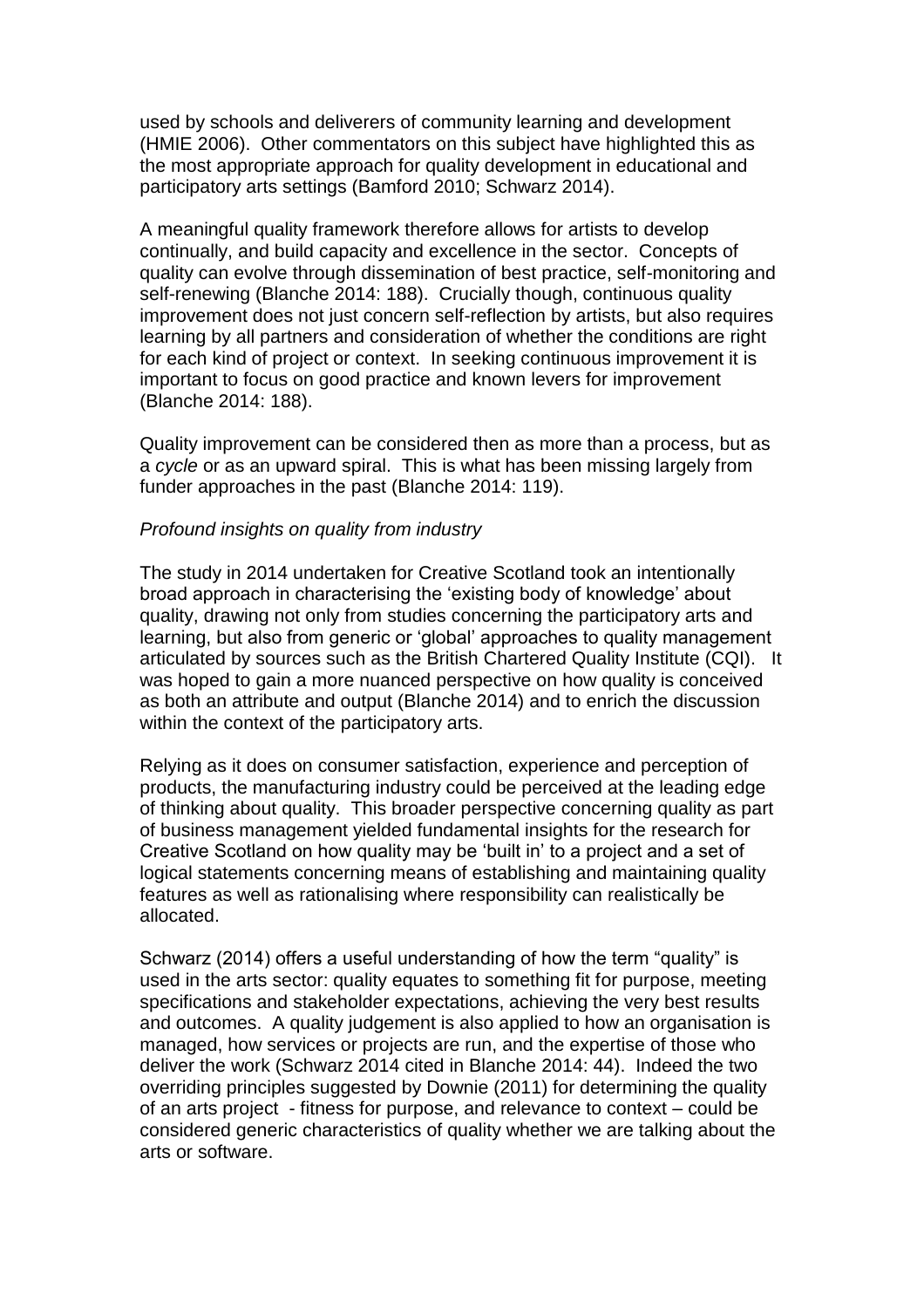In the context of, say, manufacturing, the concept of quality production correlates with the kind of attributes summarised by Schwarz (2014) for the arts context. It is widely accepted that quality attributes and expectations need to be defined appropriately for different kinds of product, and that it is not possible to create a 'one size fits all' definition or approach (White 2010, Renshaw 2010). Indeed, Artworks' artist consultations reaffirmed the point that each project has a unique set of requirements, context and content and, as such, needs to be developed individually and assessed according to its specific context and objectives. The report by Salamon warned that it is therefore counterproductive to adopt a formulaic approach to establishing quality or seek to replicate processes from other contexts or settings (2013: 17).

### *Minimising Variation*

A useful benchmark is the Chartered Quality Institute's determination of what quality *is not:*

*"Quality is not perfection, a standard, a procedure, a measure or an adjective. No amount of inspection changes the quality of a product or service. Quality does not exist in isolation - there has to be an entity, the quality of which is being discussed. Quality is not a specific characteristic of an entity but the extent to which that characteristic meets certain needs. The value of the characteristic is unimportant - it is how its value compares with customer needs that signifies its quality"*  (CQI 2013a)

This definition could apply in its entirety to participatory arts, particularly the statement that is the consumer or recipient whose experience ultimately connotes quality.

Within industry, this concept of quality is expressed as a process of *minimising variation*: the difference between an ideal and an actual situation. According to the American Society for Quality (ASQ) improving quality therefore involves reducing the degree of variation between the ideal as a standard of perfection (ASQ 2014) and what the recipient experiences. As for the standard of perfection or 'excellence', this has to be uniquely defined for each product by the stakeholders (ASQ 2014).

ASQ point out that the fact that 'we can strive for an ideal but never achieve it', meaning that 'stakeholders always experience some variation from the perfect situations they envision', is what provides the conditions by which improvement and progress are possible (ASQ 2014).

The British Chartered Quality Institute qualifies this further, pointing out that "if quality is the result of a comparison between what was required and what was provided" then it is ultimately "judged not by the producer but the receiver" (CQI 2013a). This is especially pertinent to considerations of quality in participatory arts where the underlying objectives and principles for the work is some form of transformation or experiential journey for the participant. Up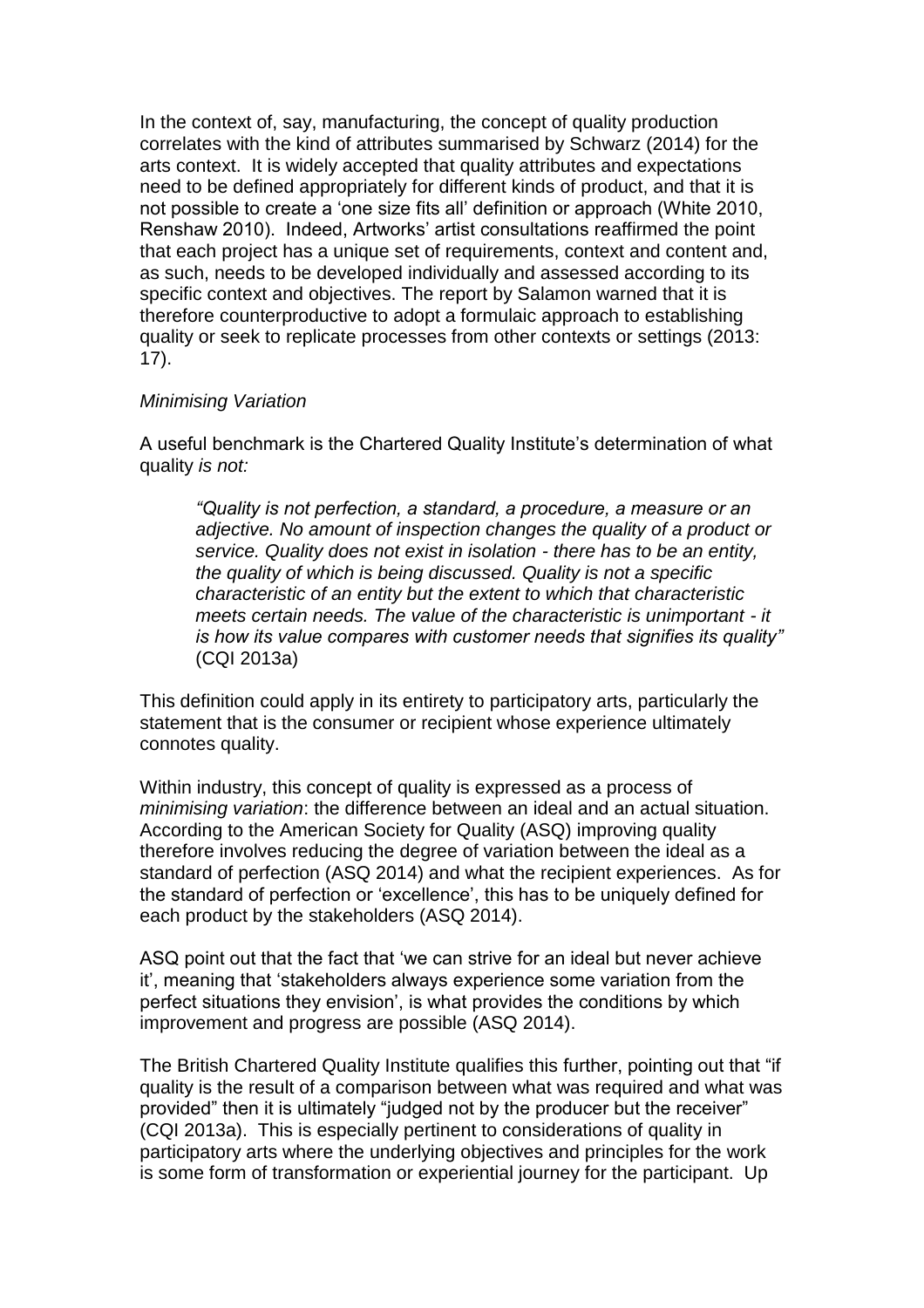until now it is fair to say that the voice of participants has not been a major driver in determining policy direction on participatory arts, and certainly not to the extent that in a market-driven industry the customer needs, preferences and habits would be used to inform quality standards. The point that participants need to be consulted more has been raised by other commentators, including Artworks (Salamon 2013), and remains an important area for research and development in this topic.

### *Responsibility for quality*

From industry we can also gain extremely helpful perspectives on what is reasonable practice for assigning responsibility for quality. The Chartered Quality Institute determines that an individual cannot be made responsible for guaranteeing quality; they may only make efforts *relative* to quality ie they can specify quality requirements, perform functions to satisfy quality requirements, or make an assessment of the quality of something (CQI 2013a). The Institute holds that even at a management level all that a Quality Manager can do is "*to enable others to achieve quality by providing encouragement, leadership, training, tools, techniques and performance data*" (CQI 2013a). At the highest management level (ie the Chief Executive or board of directors) a reasonable expectation of responsibility is to provide skilled leadership and facilitate results on quality performance (CQI 2013a).

Crucially, the view of the CQI is that *when someone is assigned responsibility for quality, with that responsibility needs to come the right to "cause things to happen", by which they mean authority to control the processes that deliver the output, the quality of which the person is responsible* (CQI 2013a, cited in Blanche 2014: 44).

This statement is of vital significance to how we think about responsibility for quality in the arts. If we accept the position of the Chartered Quality Institute, then if an artist is asked to demonstrate and account for the quality of their work, say in a participatory arts setting (but it could equally be any other context), then it is only reasonable if that artist has had complete control over all aspects and stages of the output. The reality for many participatory arts projects, according to insights generated through various Artworks research projects, is that many aspects of the project are outwith the control of the artists (Pheby 2012, Dean 2012 supported by Seidel et al 2010). This evidence from ArtWorks is explored in detail ahead in this paper.

## VARYING LENSES ON QUALITY

When we consider the different vantage points of groups of stakeholders involved in participatory arts work, it is easy to appreciate that there are likely to be differing ways of viewing quality, different aspects of the work prioritised, and a range of expectations. Add to this the injunction that ideas about what constitutes quality can and should *vary across settings* (Seidel et al 2010: 45; Renshaw 2013: 51; Salamon 2013:17), then it becomes clear that when trying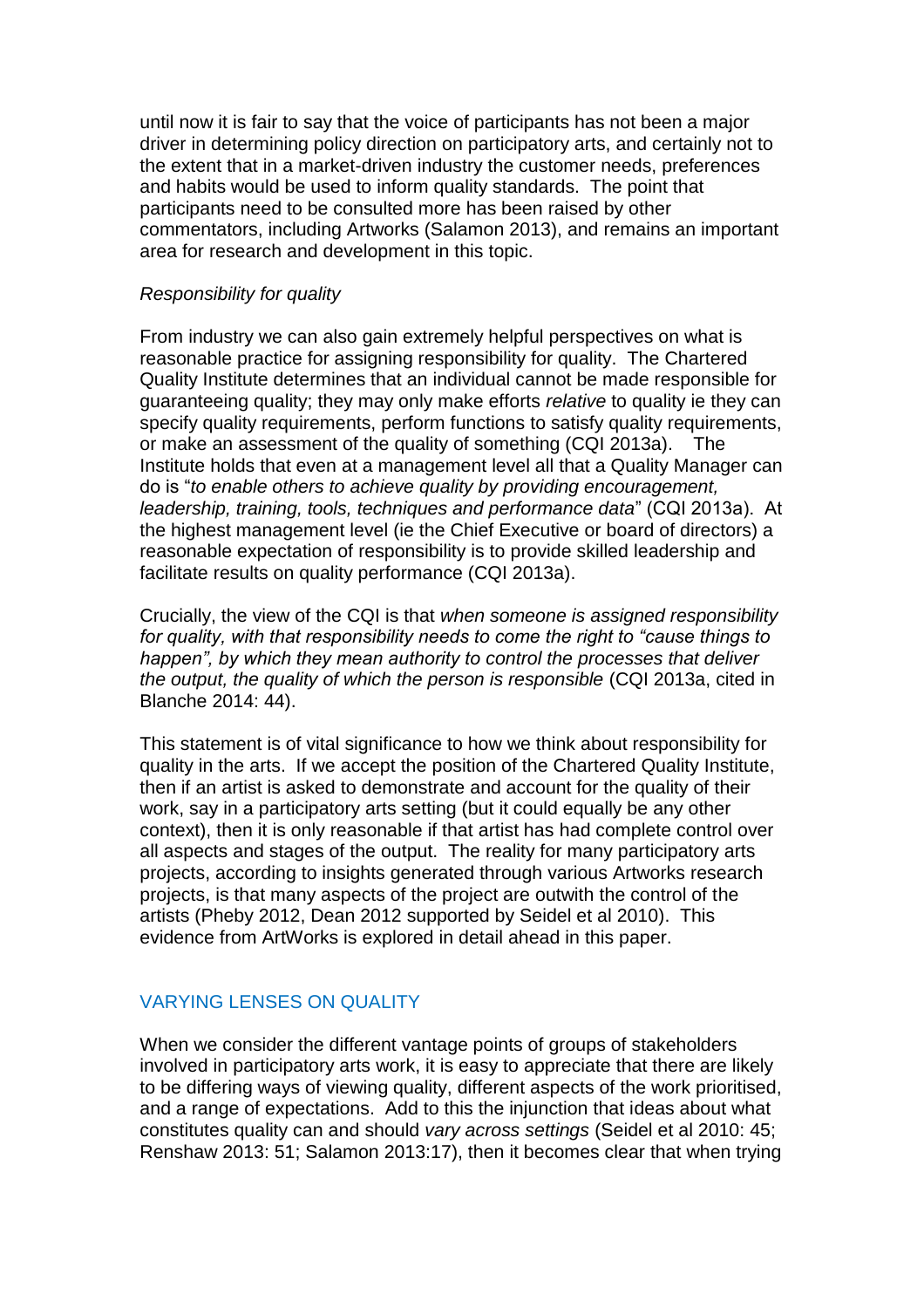to define and manage quality it is necessary to take into account a number of different lenses on quality.

Exploring quality in arts education in their study in 2010, Seidel et al identified several dimensions of quality experienced by separate stakeholder groups, and characterised these as individual 'lenses' through which to view quality. Building on this and similar concepts proposed by Bamford (2010), the recent analysis for Creative Scotland expands on this concept to consider it more squarely within a participatory arts context. Individual lenses are discussed in terms of: *participant experience; artist intentions and practice; the commissioner or partner's intentions; the dynamic of the setting and group;*  and *the nature of the project facilities* (Blanche 2014).





Drawing from various studies we may delineate the kinds of 'qualities' valued when looking through these lenses.

For *participants* quality tends to concern depth of engagement and the impacts arising from that. Generally speaking, aside from the quality of their artistic engagement, participants place value on a safe environment in which to experiment, and to feel respected and connected to the project (Salamon 2013 cited in Blanche 2014: 54).

Consultations with *artists* reveal that they are motivated to generate positive impacts for participants and to 'enable people who are unheard to find their voice' (Lowe 2011). Artistic challenge, professionalism and integrity are also core aspects of quality (Leighton-Kelly 2012).

Employers or *commissioners* tend to prioritise professionalism and good governance when defining quality work. They think in terms of the 'quality' of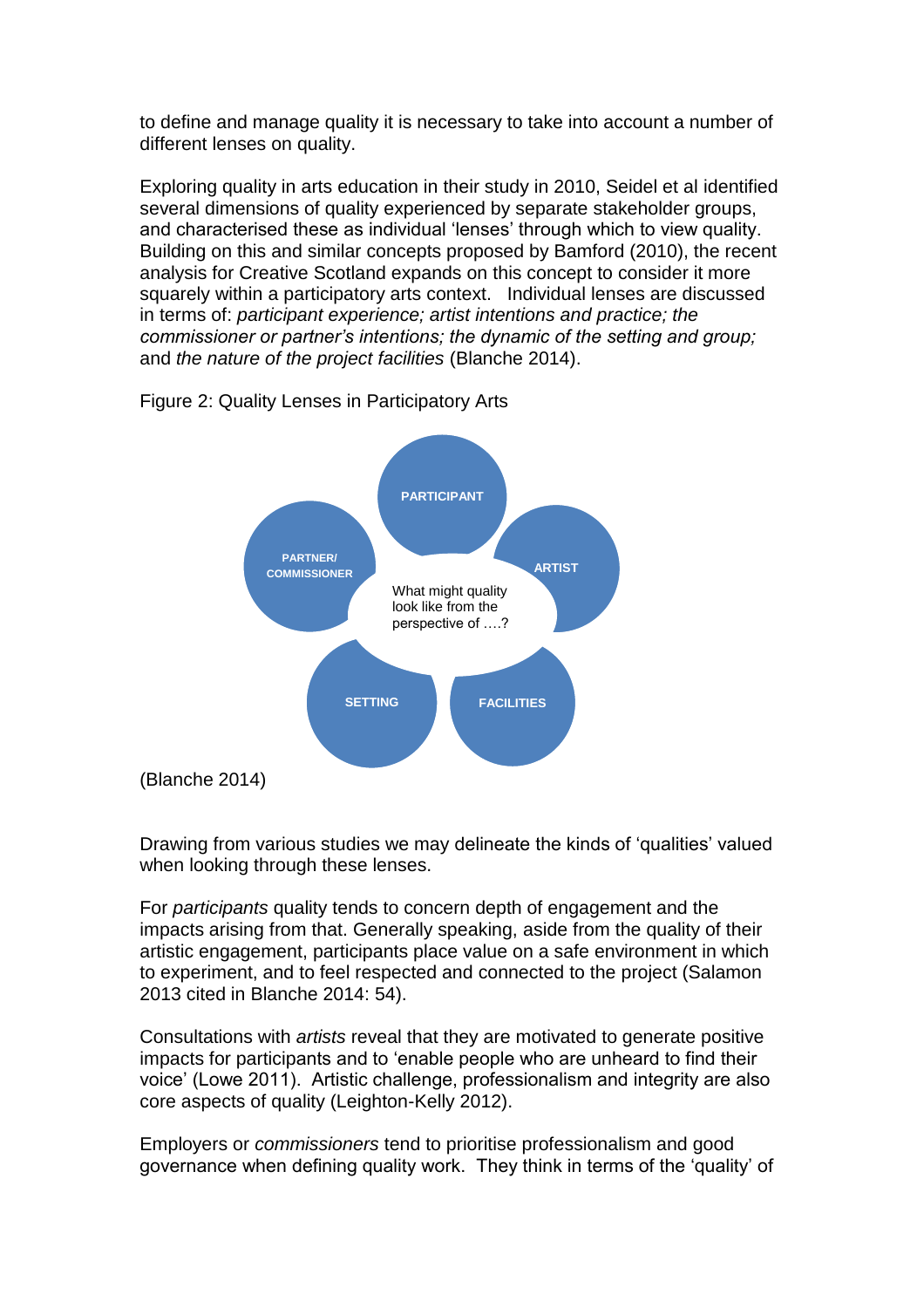the artists delivering the project, and assess how the project interplays with the culture of the host organisation (Bamford 2010). They also want positive experiences for their participants: the 'excellence' of the art itself is not necessarily a high priority as long as it has impact (Sellers 2014).

In terms of the *setting* for the project, quality is associated with how suitable the project is for the specific context ie healthcare, community, and how well it has been designed to meet specific needs. The ways in which participants treat each other, learn with and from each other, and feel about being together are also key quality factors in this context (Seidel et al 2010).

Finally, when the focus is on *facilities*, priority factors include the physical environment or space for the work and the quality of materials.

An important finding from Seidel et al (2010) is that the quality of any of these elements cannot stand alone but all contribute to the quality of the experience, underlining once more the holistic nature of quality.

The task, then, is to formulate an approach to quality that is a holistic one enabling different 'qualities' of each piece of work to be acknowledged, as well as recognising that experiences and expectations of quality will vary according to different stakeholders in the project (Blanche 2014: 10).

### THE CRUCIAL ROLE OF THOSE BEYOND 'THE ROOM'

The central role in quality of partner organisations as commissioners, employers and hosts for participatory arts work is gaining increasing recognition. While artists are at the forefront of delivering arts work and interventions with participants, a great many other wider dynamics have been found to directly affect the quality of the experience of those who are engaged 'in the room' (Seidel et al 2010). These dynamics are often controlled by partner organisations or employers (characterised by Seidel et al as 'those outside the room') who are not directly involved in delivering the arts work, and who typically have different relationship to participants than that of the artist interacting creatively with them (Blanche 2014: 81). This situation is reinforced by perspectives from industry: writing from a commercial standpoint, Marino states that everyone working on a product, from the project manager to the most junior member of staff, affects the quality of what is produced (Marino 2007: 22).

There are countless decisions that influence the delivery of a participatory arts project and the likelihood that participants will have a high quality experience. Because of the nature of participatory arts and the variety of settings in which they take place, there are inevitably multiple decision makers as well (Blanche 2014: 81). Recent reporting from ArtWorks offers a helpful classification for different types of employers and commissioners of participatory arts work:

'Creating organisations': National or regional arts organisations which develop participatory arts projects across art forms as an integral part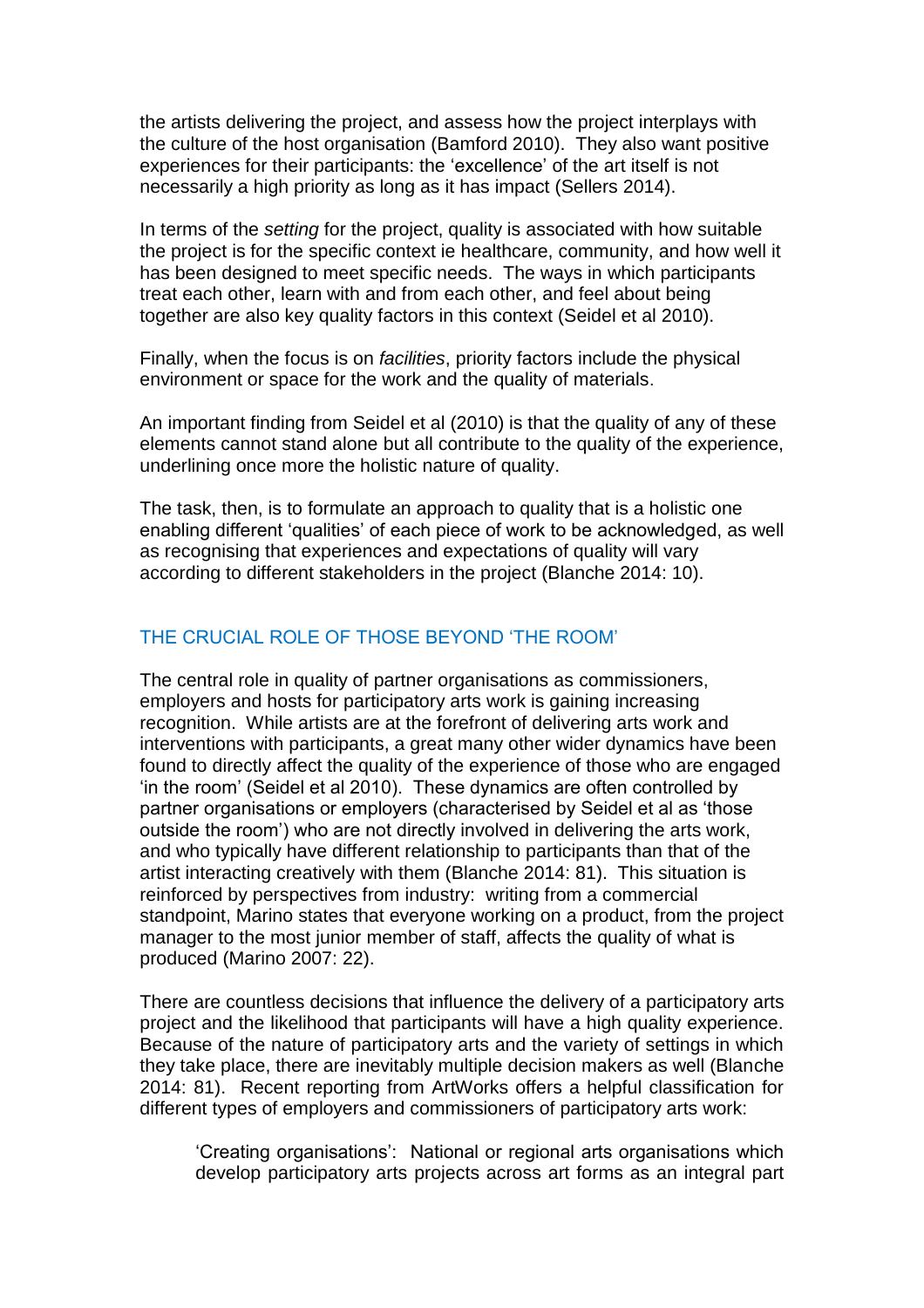of their mission and remit. These 'creating organisations' usually have dedicated staff and/or project managers to support the development of successful participatory arts projects for participants, artists and 'buyers'. They also have an impact on artist recruitment (Sellers 2014: 8-10).

'Buying organisations': Generally organisations outside of the arts sector such as schools, the National Health Service, the Prison Service and local authorities. Such buyers may commission arts organisations to deliver services or develop arts projects put out to tender. They often desire to provide long term impacts for their client group, often through short projects with limited contact time, implying at times a flawed understanding about the nature and quality of participatory work (Sellers 2014: 11-13)

'Artist commissioners': Individual artists who act as employers in the sector, recruiting other artists to work with them on projects (Sellers 2014: 14).

Clearly among the above employer types there is scope for significant variation in expectations for, familiarity with and understanding of participatory arts, as well as a diverse range of possible settings for such work. A key insight on quality that has to be made central in any quality management approach is that the people commissioning, funding or employing artists for participatory arts work have a significant influence over whether quality can be achieved. This is explained through Seidel et al's theory on the *interconnectedness of decision makers*.

Seidel et al's research identifies three generic groups of decision makers who influence the quality of arts learning experiences: the people **'in the room'** delivering or engaged in the project or activity; those **just outside the room** closely involved in designing and facilitating the project; and decision makers **furthest from the room** setting organisational standards or parameters and determining resources.

Figure 3: Influence of Decision makers on Participants' Experience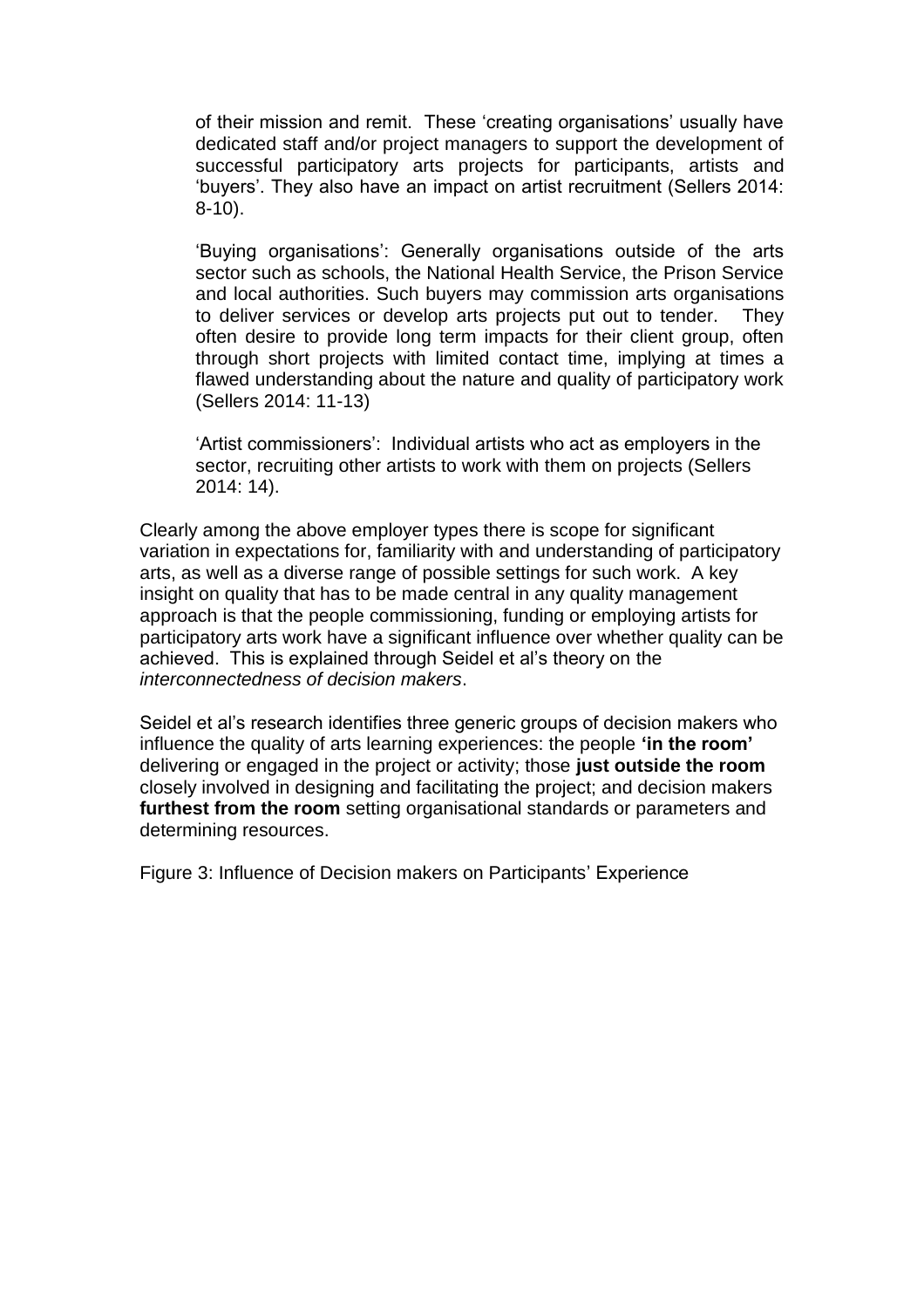

Those in the tend to be participants, room artists and occasionally carers, support aides, parents

Those just are parties who may outside visit the room in which the room experiences occur, like project managers, arts coordinators and site liaisons.

Furthest include high level away from decision makers who the room rarely, if ever, enter the room, yet have significant control over decisions relating to the work, i.e. funders, board members, employers, legislators.

Seidel et al's detailed study reports that that those just outside the room and those even further away who may never or rarely enter the room, have a powerful effect on the likelihood that those in the room will have a high quality experience. Their decisions are also critical to whether that quality can be achieved and sustained consistently over time and across settings (Seidel et al 2010). (Adapted from Seidel  $\frac{1}{2}$ outside th

There is a logic to how this occurs. Decision makers who are directly engaged in the work (ie the artist and the participants) tend to decide 'in the moment of the experience' on questions relating mainly to the content and nature of the work being undertaken. Measures are taken to enhance the experience of those in the room. However Seidel et al argue that decisions made by those further away from the room are often made well in advance of the moment and, in the case of higher level policies, may affect many participants in multiple projects (Seidel et al 2010: 65). Within challenging settings with, for instance, participants with special needs, it is easy to appreciate the veracity of this observation (Blanche 2014: 81).

Core decisions that are likely to determine quality relate to participant selection, the content and level of engagement, resources, staffing, partnerships and evaluation (Seidel et al 2010: 65). Such organisational and programme decisions are normally made by decision makers beyond the room. Problems occur when there is disconnect between those directly engaged in the delivering the work, who experience the realities and needs of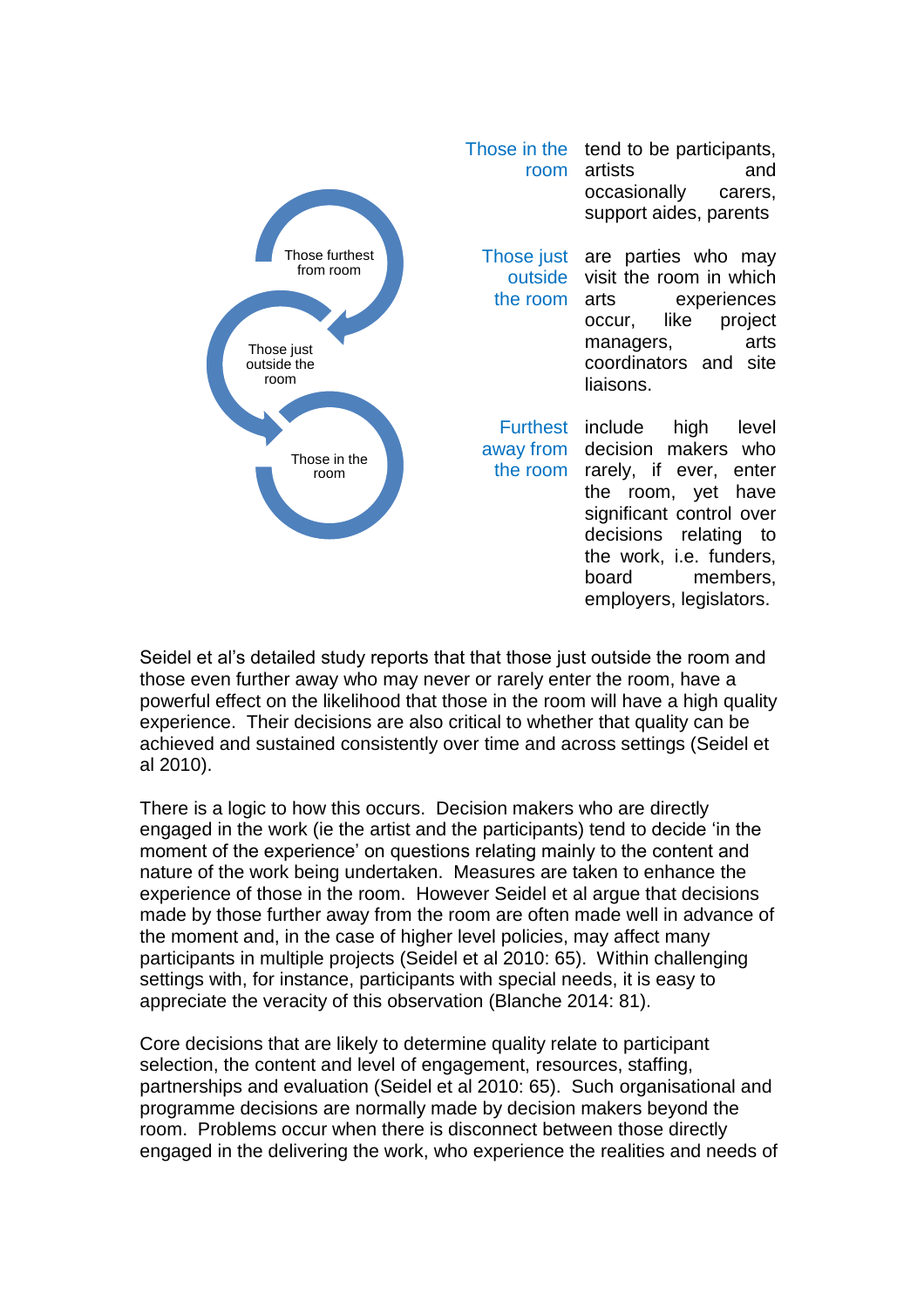the participants and artistic requirements, and those who determine organisational requirements, frameworks and access to resources.

Because decisions in each circle are inter-related and ultimately affect the quality of the experiences in the room, Seidel et al argue that 'successful systems of decision making recognise the delicacy and likelihood of mistakes made in the outer circle and provide frequent, open, and dynamic channels of communication with the explicit purpose of informing the outer circle decision makers' (Seidel et al 2010: 63). Quality therefore depends on meaningful dialogue across the circles on the real needs and priorities in a specific setting. As part of this, a quality process needs to be founded on clearly articulated conditions for quality, and articulated expectations. Seidel et al echo this with the sentiment that "the challenge for everyone is the degree to which they are in communication, working together to assure not only the quality of the inner circle experience, but also the future of those experiences" (Seidel et al 2010: 67).

# CURRENT INDICATIONS OF DISCONNECT

In the past four years ArtWorks has investigated further than ever before into the realities for artists of working with partners in participatory arts settings.

A report by Artworks North-East captures discussions from a number of artist focus groups, reporting instances where:

- Stakeholders influence outcomes in ways that practitioners (whose focus is less likely to be goal-centred) find unsatisfactory
- Stakeholders enforce content control where practitioners don't believe this is appropriate (Pheby, 2012).

Results from ArtWorks artist consultations in Scotland highlight similar problems in partnership working in participatory arts, specifically:

- Under-developed relationships between artists and host/commissioners;
- **•** Unrealistic commissioner expectations; and
- The absence of a common language across different sectors/stakeholder groups (Consilium 2012).

Artworks report, *Learning from the Research* (Kay 2012), cites perspectives from commissioning partners (e.g. NHS, prison service, schools and local authorities). It reports '*issues of quality assurance related to skills, knowledge and experience, and the identification of appropriate interventions by artists'*  (Kay 2012: 18).

Further testimony from the points of view of both artists and partners is offered by the Institute for Research in the Social Sciences (IRISS) in a report investigating *The Arts in Scottish Social Services*. The report discusses what is considered quality work, and how crucial partnerships are to delivering it. The IRISS research reports difficulties experienced by artists in achieving sufficient 'buy in' by social services staff for participatory arts projects (Pattoni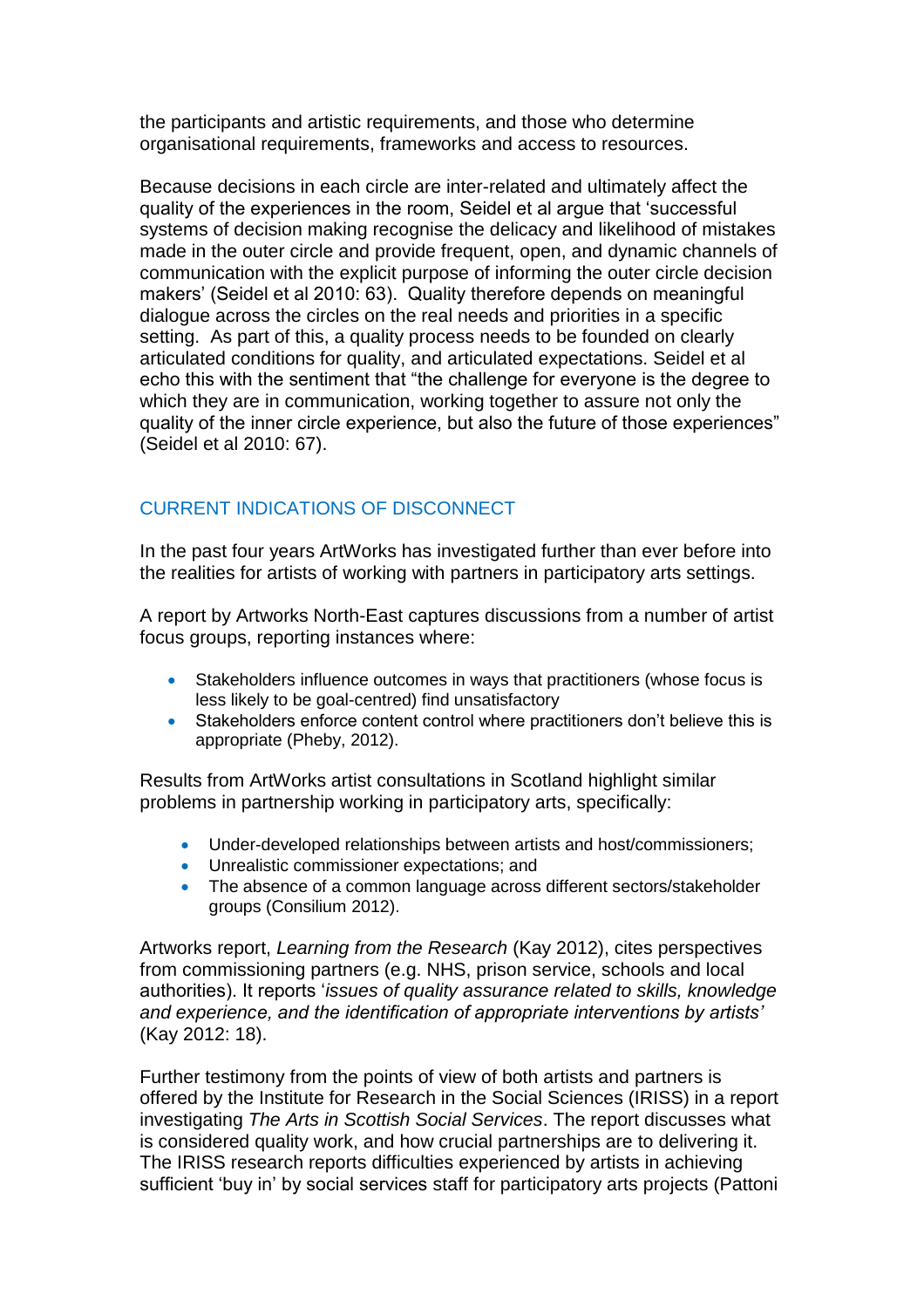2013: 12). Among the key insights generated from the research is that arts activities are most effective when social care practitioners are actively involved and jointly working with the artist; assigning clear roles can assist this process (Pattoni 2013: 13)

If we accept the lesson from industry that '*once quality has been built in to a product, subsequent deployment, operation and maintenance processes must not degrade it'* (Marino 2007: 21), then we see how important it is that the influence exercised by outer circle policy and decision makers is directed towards fostering quality rather an undermining it.

On the basis of their observations, Seidel et al caution that the challenge of creating a meaningful dialogue among partners is profound, and it doesn't happen without intentionality and serious effort (Seidel et al 2010: 69). The goal for those involved in participatory arts projects should be to achieve alignment between all stakeholders on what constitutes quality for them, what they want their quality experiences to look like and how best to create these experiences in the specific setting (Blanche 2014: 87).

# RECOGNISED CONDITIONS FOR QUALITY

In terms of deciding what constitutes quality in a specific context, and what the quality experience will look like or feel like for participants, this relates to a set of aspirations, guiding principles and objectives. Arts Council England and Creative Scotland are each working with the arts sectors to define the kind of features inherent in quality participatory arts and learning. This understanding is being used to formulate frameworks for quality and benchmarks for good practice. Generally speaking, these revolve around: artistic excellence; authenticity and social relevance; being inspiring and engaging; being participant-centred; purposeful, active and hands-on work; progression for participants; participant ownership of the work; being suitably situated and resourced; and work that is properly planned, evaluated and safe (Blanche 2014: 60). It is reasonable to expect that the principles and expectations for each piece of work will vary according to the nature of the project, the participants and the setting.

In terms of *how best to foster quality experiences*, however, much has been learned through the ArtWorks programme on the key elements that are needed in order to achieve quality. So, on top of the revelation that control over quality extends beyond the participatory arts practitioner alone, we now also have a more explicit understanding of what factors or conditions are needed to achieve quality work and quality experiences.

The findings from several studies published by ArtWorks can be synthesised into the following list of main preconditions for quality participatory arts work*.*  According to practitioners and artists, there need to be:

- Sufficient resources, including fit for purpose environment
- Sufficient time, for planning, building relationships and implementing project
- Designed and resourced for participants' needs and support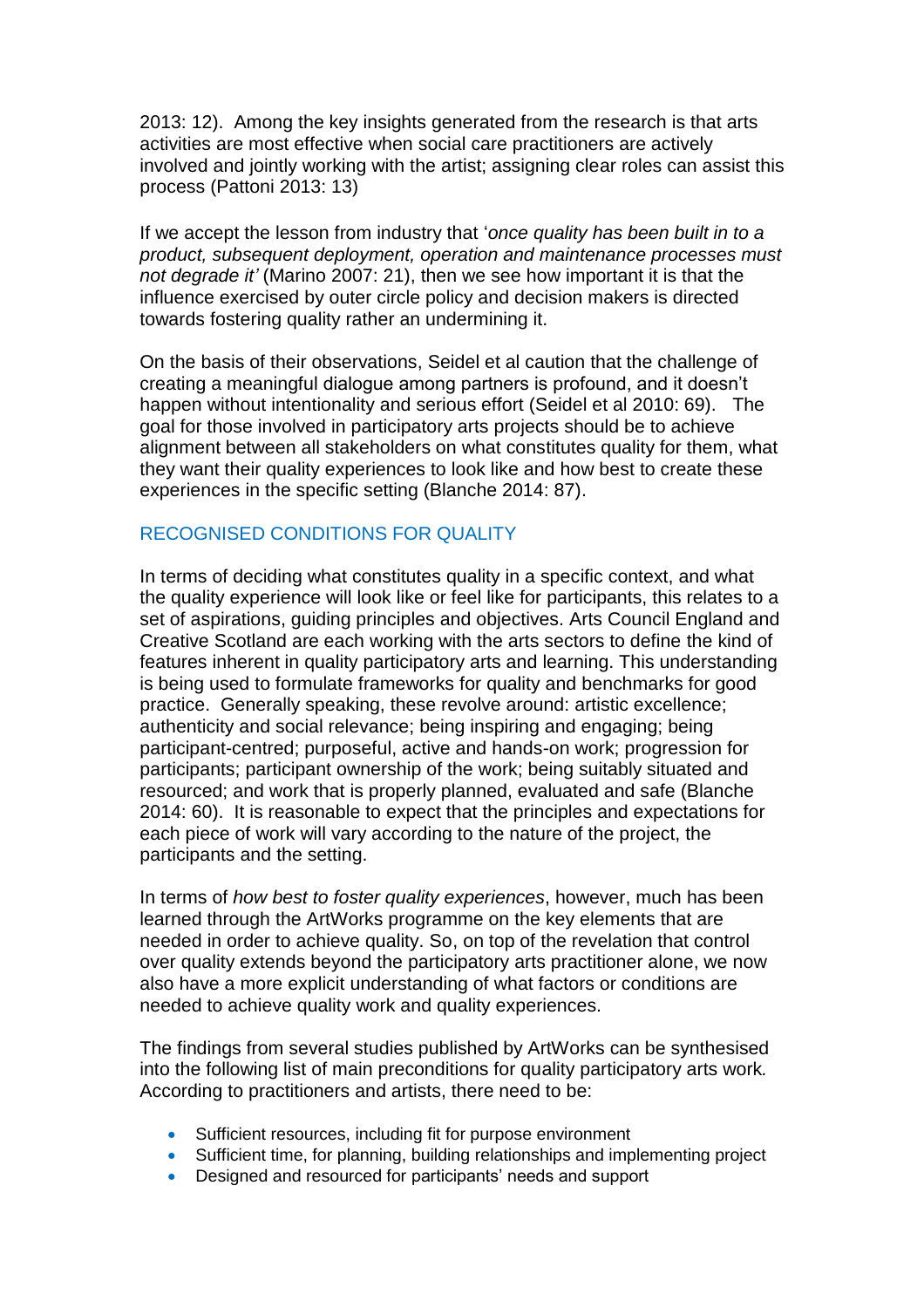- Opportunities to reflect, adapt, evaluate
- Realistic aims
- Understanding of artist and partner roles
- Buy-in and Trust by all parties
- Clear and realistic expectations
- Democratic decision-making (artist-partner-participant)

(Blanche 2014 drawing from Lowe 2011, Dean 2012, Salamon 2013)

While several of the conditions above may seem plainly obvious, for instance having sufficient time, resources and appropriate content, the significant insight revealed through the ArtWorks research is that these preconditions for quality are not always in place for participatory arts projects, meaning that expectations of quality outputs and outcomes are heavily undermined. When ArtWorks investigated how often these quality factors occur from artists' point of view, it found that many of the essential and important factors occur only *sometimes,* and many happen *rarely* (Dean 2012: 27-28), indicating that there are often significant obstacles facing artists in trying to achieve quality experiences for participants.

Figure 4: Occurrence of Essential and Important Factors, from Artists' viewpoint



percentage (%) of artists (Dean 2012)

(Diagram from Blanche 2014, representing data reported in Dean 2012)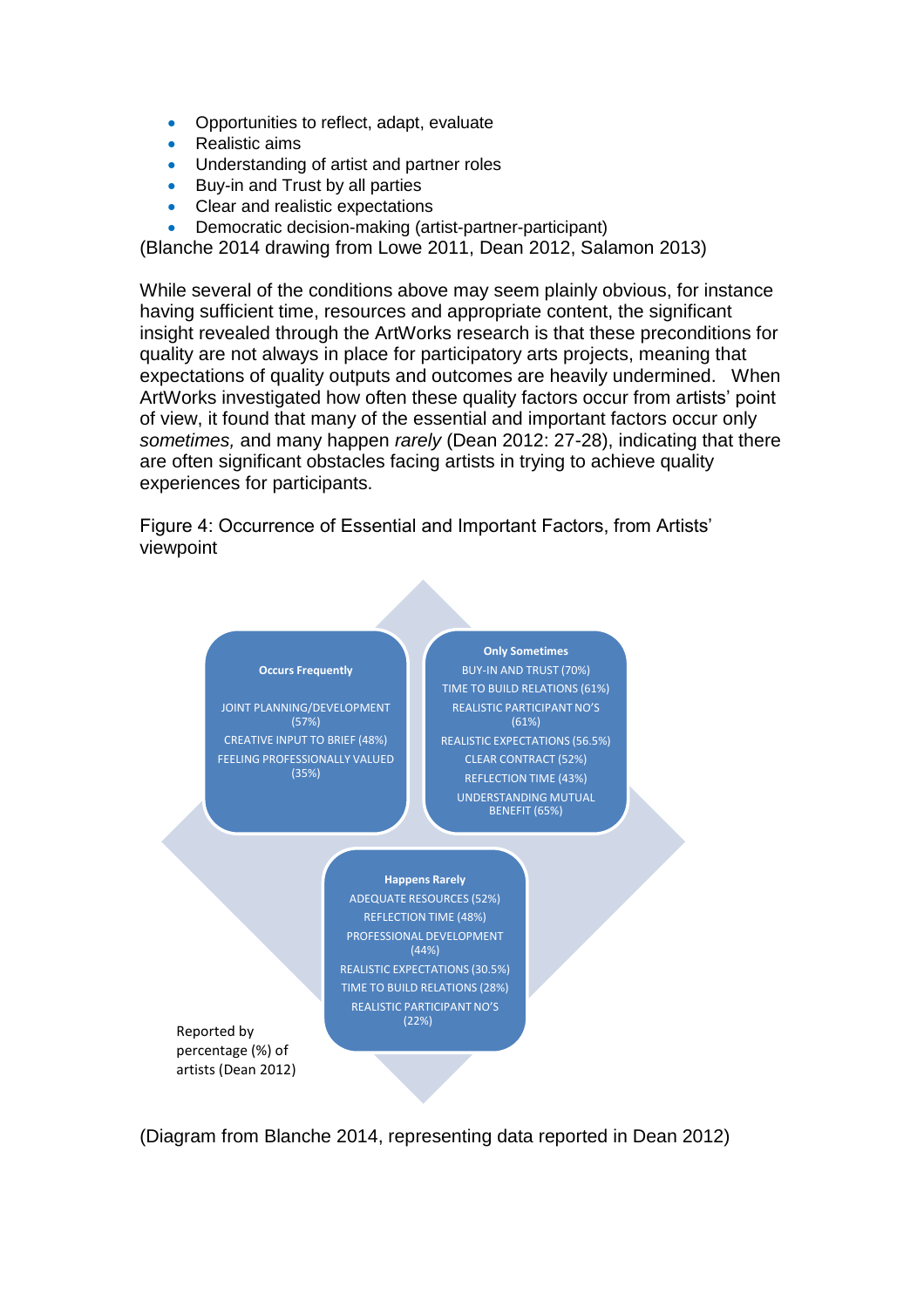ArtWorks Scotland repeated the study in 2013 to gain perspectives on these same quality conditions from project partners (who were defined as people working with artists as employers, managers, commissioners or coordinators). While this survey of partners found general consensus on the importance of the factors, there was a significant variation in how often partners perceived these actually happening, with partners reporting greater incidence of key factors in practice than the artists (Blanche 2014: 80 citing Dean 2013). On the important issue of 'expectations of what can be achieved in the time and resource', over 30% of artists thought this *rarely happened* compared to 9% of partners and 43.5% of partners thought it *often happened*  compared to 13% of artists (Dean 2012; Dean 2013). Likewise, on the issue of 'adequate resources - financial and other - to support planning, delivery and evaluation', 4% of artists perceived this happening *often* compared to 30% of partners (Dean 2012; Dean 2013).

So, ArtWorks have revealed that there are recognised elements that should be built in to projects as reasonably reliable preconditions for quality, while also showing us that a lot of the time these conditions are not in place. Furthermore, partner perceptions of the presence of quality conditions vary significantly from those of artists. This evidence strongly implies that there is a limit to which artists delivering participatory arts work with partner organisations are able to control important quality factors. Seidel's observations on the impact of external stakeholders assume particular pertinence in light of this evidence. It seems clear that if we want to foster conditions for quality work and quality outcomes, then such disparities and disconnect need to be resolved.

# THE NECESSITY FOR UNDERLYING QUALITY PRINCIPLES

As mentioned before, it is recognised that any assessment of quality must stem from a set of overarching aims or principles for the work. Defined principles are considered essential to establish a common understanding of what is desired before being able to judge whether quality has been achieved. The reality of this is apparent even from the perspective of the software manufacture industry, which is the context for the following statement:

"Without clear articulation of the quality attributes, it is *impossible to develop a product or determine whether the finished product has the needed quality*. A specification is required to communicate to others which attributes and attribute values constitute the product's quality. *Contractually*, this specification is critical.*"* (Marino 2007)

With respect to participatory arts, the need for a quality framework based on clearly defined principles is equally compelling. This is what has been missing from historic quality frameworks devised by the Scottish Arts Council, currently being remodelled by Creative Scotland. It is interesting to note that in an industrial context, such specification is deemed critical to any contract. The implication of Marino's statement is that no rational manufacturer would undertake to construct a product, thereby taking responsibility for the quality of it, without specifications on its desired attributes, functionality and qualities.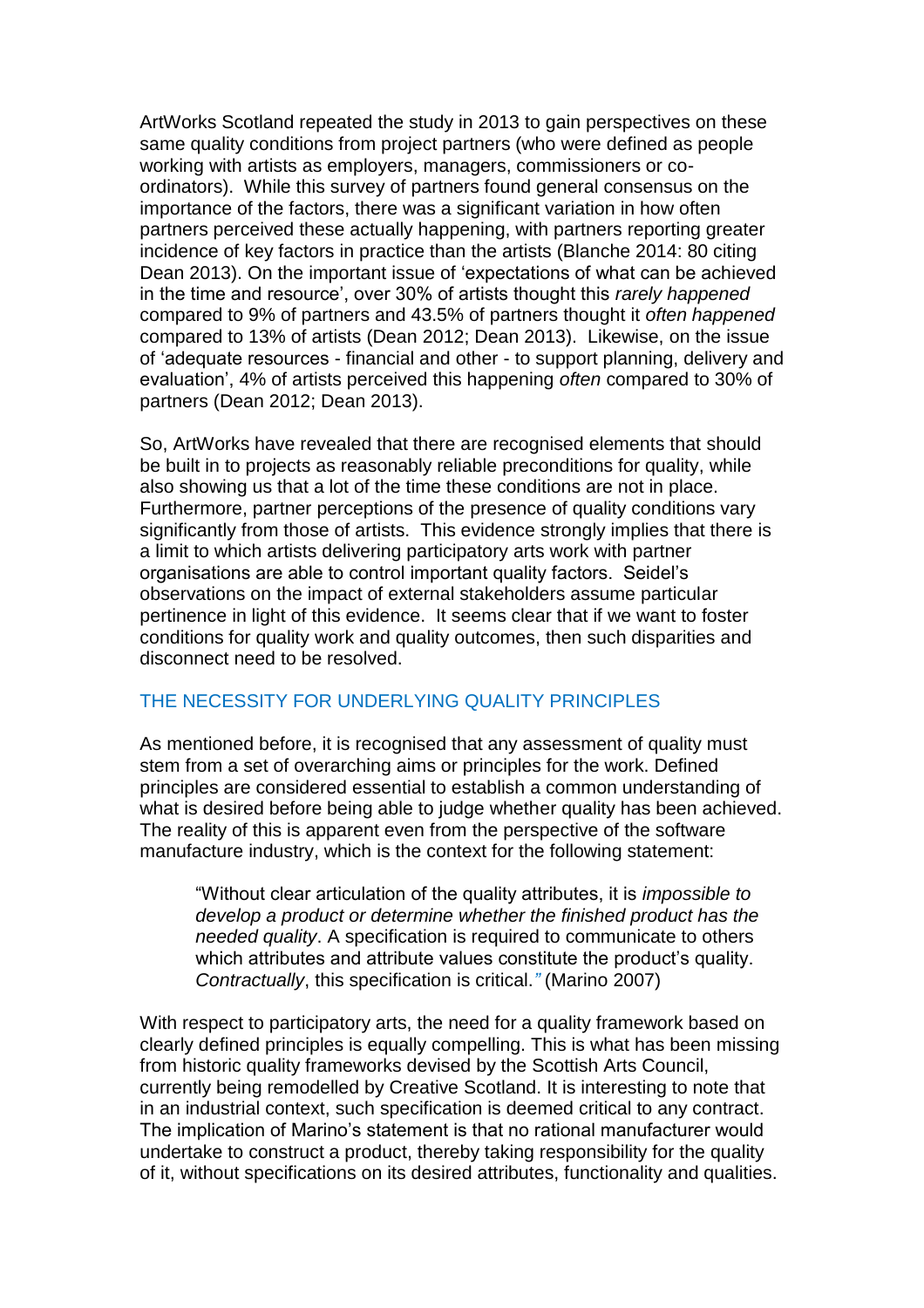Yet historically artists have been asked to deliver and evaluate quality participatory arts work without a defined set of principles against which the quality is to be characterised or measured (Blanche 2014: 9).

In the context of participatory arts it stands to reason that such specifications, or *quality principles*, are needed in order to know whether the work has met its purpose and how it can be further improved. This is a generic requirement, regardless of context or industry. It follows that any quality principles need to stem from what is trying to be achieved, which makes it important to have recognised *purpose, objectives* and *aspirational values* for doing the work (Blanche 2014:57)

## WHERE DOES THIS TAKE US? THE IMPLICATIONS OF THIS NEW UNDERSTANDING

### *First: conditions for quality need to be set in place, requiring buy-in from all stakeholders*

It is clear that one of the only aspects about quality that can be managed is the conditions under which the work is developed and takes place. We can consider such conditions as quality features that need to be *built in* to the work, the same as with a commercial product. Recognising the conditions and ensuring that they are in place is a process that must involve all the partners/stakeholders who have an influence over what happens "in the room" (Seidel et al 2010).

As such, a key learning point from the Creative Scotland report is that a management approach for quality should be focused on facilitating optimum quality conditions (Blanche 2014: 121). The reality that it is not possible to "assure, audit or test quality into an entity" (Marino 2007: 35) shows that efforts need to focus on understanding what might improve the participant experience (Schwarz 2014: 5) and *build in* those elements. As Matarasso points out, it must also be acknowledged that outcomes will be subject to active variables including the artist and the individual participants (Matarasso 2013).

Some of the conditions listed in this paper relate to resources, which have obvious implications for project budgets and costs. Realistic costs for creating appropriate conditions (for instance sufficient planning and reflection time) will need to be rationalised by funders likes Creative Scotland as part of an informed quality system, if a conceptual shift is to occur.

### *Second: work should be planned, delivered and ultimately evaluated against defined guiding principles that reflect the needs of all of the stakeholders*

It is accepted by policymakers that any meaningful quality framework must be underpinned by defined guiding principles. Arts Council England was the first to proffer a set of principles for arts learning work with children and young people, based on extensive consultation and recommendations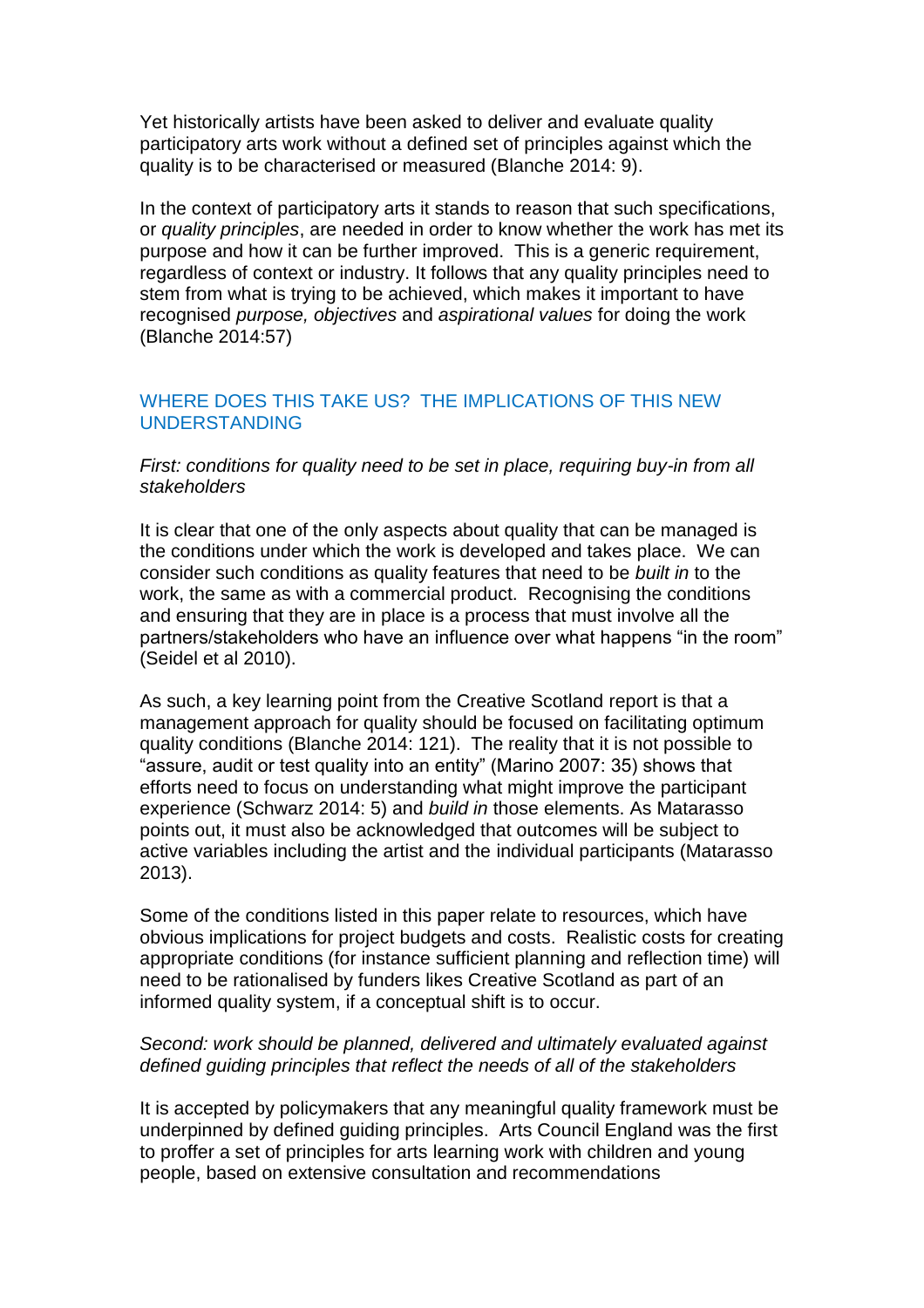commissioned from the National Foundation for Education Research (NFER) in 2012. The impetus for the research for Creative Scotland reported in this article was to highlight the way forward towards developing a meaningful and effective quality framework for the participatory arts in Scotland (Blanche 2014: 23).

The same precept applies in non-arts contexts. Marino states that defined principles are essential to establish a common understanding of what is desired. Without them it is not possible to judge whether quality has been achieved (Marino 2007). Crucially, within an industrial context, such advance specification is deemed critical to any *contract*, and should be recognised as such for the arts as well. Only by working toward clear, shared goals can all of the parties who contribute to the ultimate quality of the participatory arts 'product' and experience be confident of achieving it.

But it is important to avoid a prescriptive approach to quality. All commentators on quality in participatory arts agree that the quality impacts cannot and should not be prescribed (Bamford 2010, Lowe 2011, Downie 2011, Renshaw 2013, Taylor 2013, Schwarz 2014). Not only is it futile to try to inspect quality into something, but the experience and conditions for quality will always be different depending on the nature of the project and the participants. As an example, it stands to reason that National Theatre of Scotland and a small youth arts project are going to be working from a different starting point and to very different expectations (Blanche 2014: 51).

Any quality framework needs to allow artists less experienced and with smaller budgets to feel they can achieve quality (Blanche 2014:124), and this should be possible with a set of aspirational principles that articulate generic characteristics of the best kind of experiences intended for participants. Expectations need to be set according to the resource level and expertise. A check list approach to quality should therefore be avoided.

### *Third: meaningful dialogue between parties in participatory arts projects (ie commissioners – funders – artists) is vital for establishing understanding and mutually recognising different expectations and responsibilities*

Seidel et al's crucial observations on the interconnectedness of all stakeholders illuminate just how important communication is between partners in a participatory arts project. This is reinforced by findings from research by ArtWorks and IRISS showing the kind of weaknesses that can occur in the relationships between commissioning organisations and artists (Sellers 2014, Pattoni 2013, Pheby 2012, Kay 2012 etc).

The consistent message seems to be that the commissioning and delivery of participatory arts would benefit from a more robust partnership approach between stakeholders. When we realise that quality arises from a process starting from first principles, designing according to those principles and ending with reflection on the principles – then it is clear that stakeholder engagement needs to occur during all stages.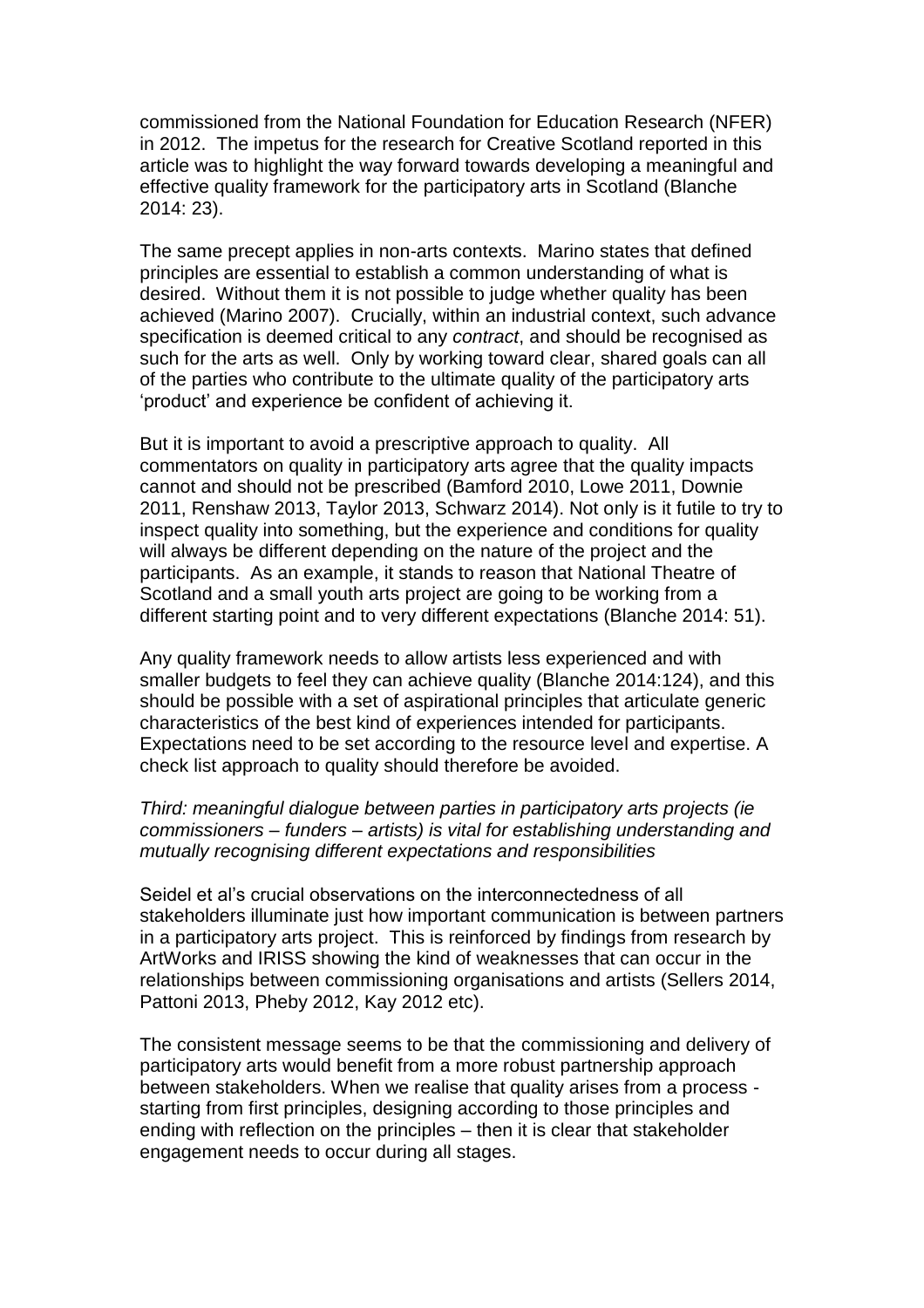There is a need for commissioners and employers (and where appropriate, funders) to help foster quality work by:

- Ensuring that basic pre-conditions are in place to enable the best quality work and outcomes;
- Evaluating realistically and according to pre-established aspirations for the work;
- Engaging in planning and design processes so as to input specialist knowledge about participant requirements.

It is clear from ArtWorks research that there is a great deal of impressive participatory arts work in the UK being delivered by artists and arts organisations and their partners. What has emerged from the most recent consultations is that the best working relationships go beyond a functional arrangement to develop trust, respect and creative space (Sheen 2014 cited by Sellers 2014:13). According to reporting by Sellers, both artists and employers/project managers testify that supportive and trusting relationships are vital to successful projects with quality outcomes.

In order to create optimum partnership conditions, employers – and particularly those outwith the arts sector - require support in understanding the value of participatory arts and the skills of the artists (Sellers 2014: 13 citing dha, 2014: 33). This is borne out by recent Arts Council England guidance which highlights different aims and objectives among partners. Its recommendations include:

- Discussing agendas openly
- Being willing to compromise
- Being specific about achievable aims (Sellers 2014: 16 citing Woolf/ACE 2014)

# TO CONCLUDE

The research profiled in this paper demonstrates that:

- 1. Stakeholders have important influence on the outcomes for participants.
- 2. Artists can only control some elements of the quality of the experience
- 3. Varying expectations of the work need to be acknowledged and planned for
- 4. A holistic approach quality is required to enable the quality planning, design, resourcing and support required ultimately for delivering this work.

It is time to view participatory arts in a broader, more holistic context and recognise them as a phenomenon, perhaps akin to cultivating crops in a field. The quality of crops depends on the quality of the seeds, the soil, the fertiliser, as well as the skill of the agriculturist (not to mention favourable weather). There are lots of factors in play to produce the highest quality yield; if certain of these are not in place then regardless of the agriculturist's skill and effort, the optimum crop quality or yield cannot be achieved.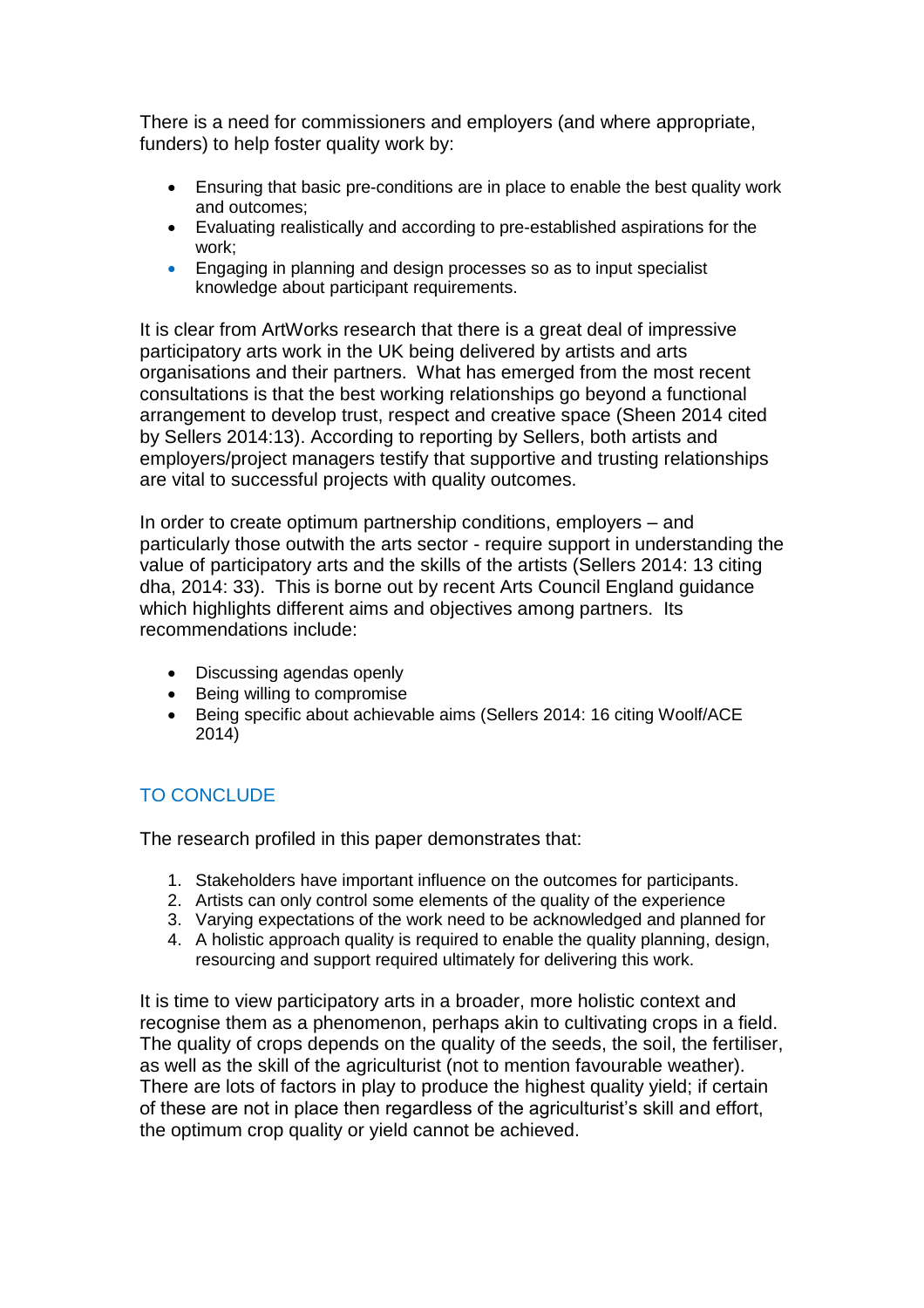Drawing together evidence from key studies profiled in this paper, it is increasingly clear that elements of a constructive quality system need to include:

- Shared stakeholder responsibility for quality
- Stakeholder engagement in stages of development process and evaluation
- Alignment between stakeholders on what constitutes quality, what quality experiences look like and how best to create these experiences in a specific setting
- Recognised conditions that are in place while the work is developed and implemented
- Shared aims, aspirations for the work between parties
- Realistic expectations for what the work can achieve, with different expectations between stakeholder groups communicated and understood
- A recognition of quality as a cycle of Continuous Quality Improvement enabling good practice to get better

These are all expressed and developed further as key learning points and recommendations in the Creative Scotland report *Developing a Foundation for Quality Guidance for Arts Organisations and Artists in Scotland Working in Participatory Settings* (Blanche 2014, Chapter 8).

The diagram below attempts to make a visual representation of an integrated system for quality, embodying all of these dynamics. It depicts a quality system in which key stakeholder-decision makers are, together, central to the achievement of quality; sharing an *upward responsibility* for setting and then meeting the aspirational goals of the work, and a simultaneous *downward*  responsibility for ensuring the likely preconditions for quality are in place.

Figure 5: Measures needed to foster quality participatory arts work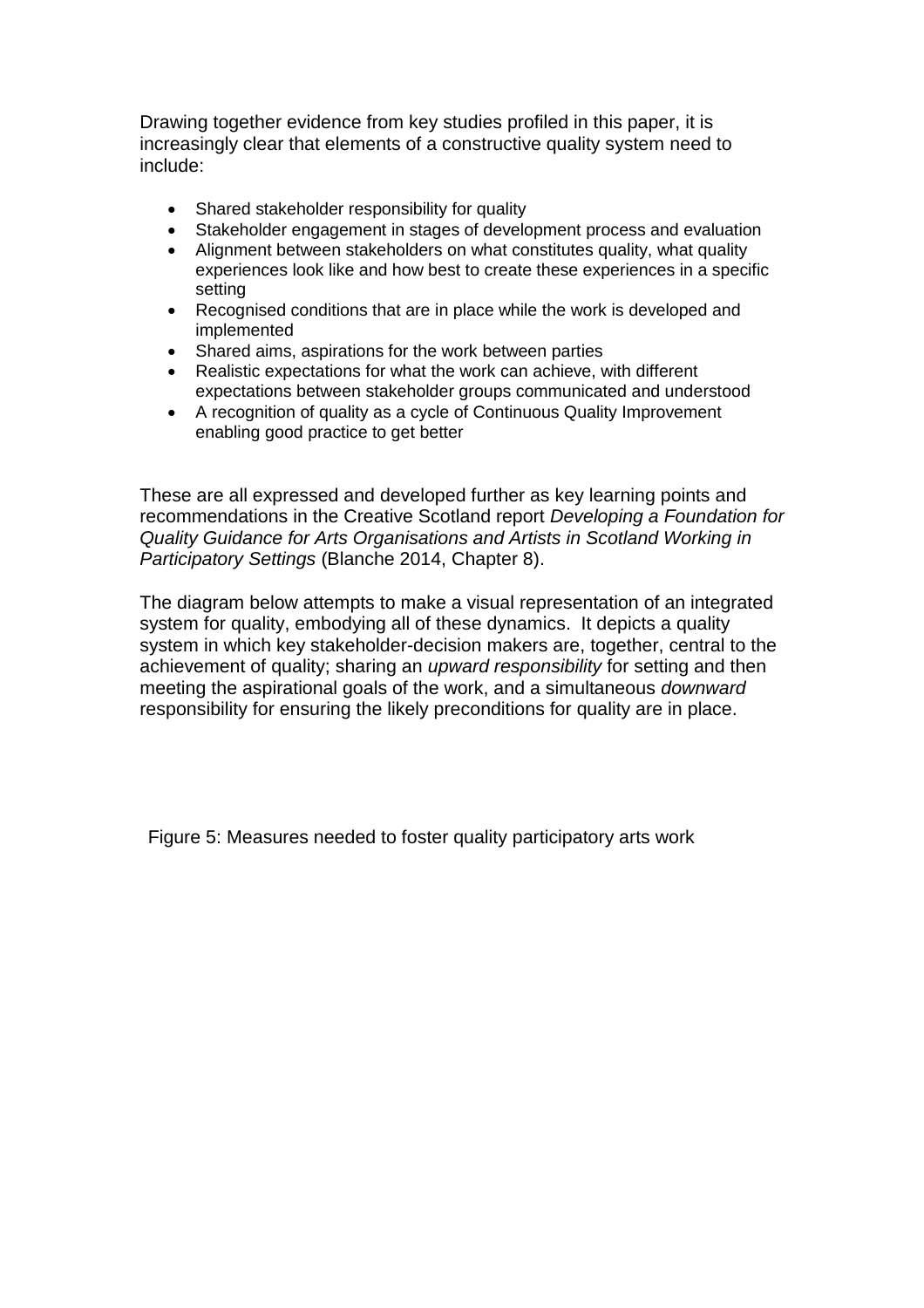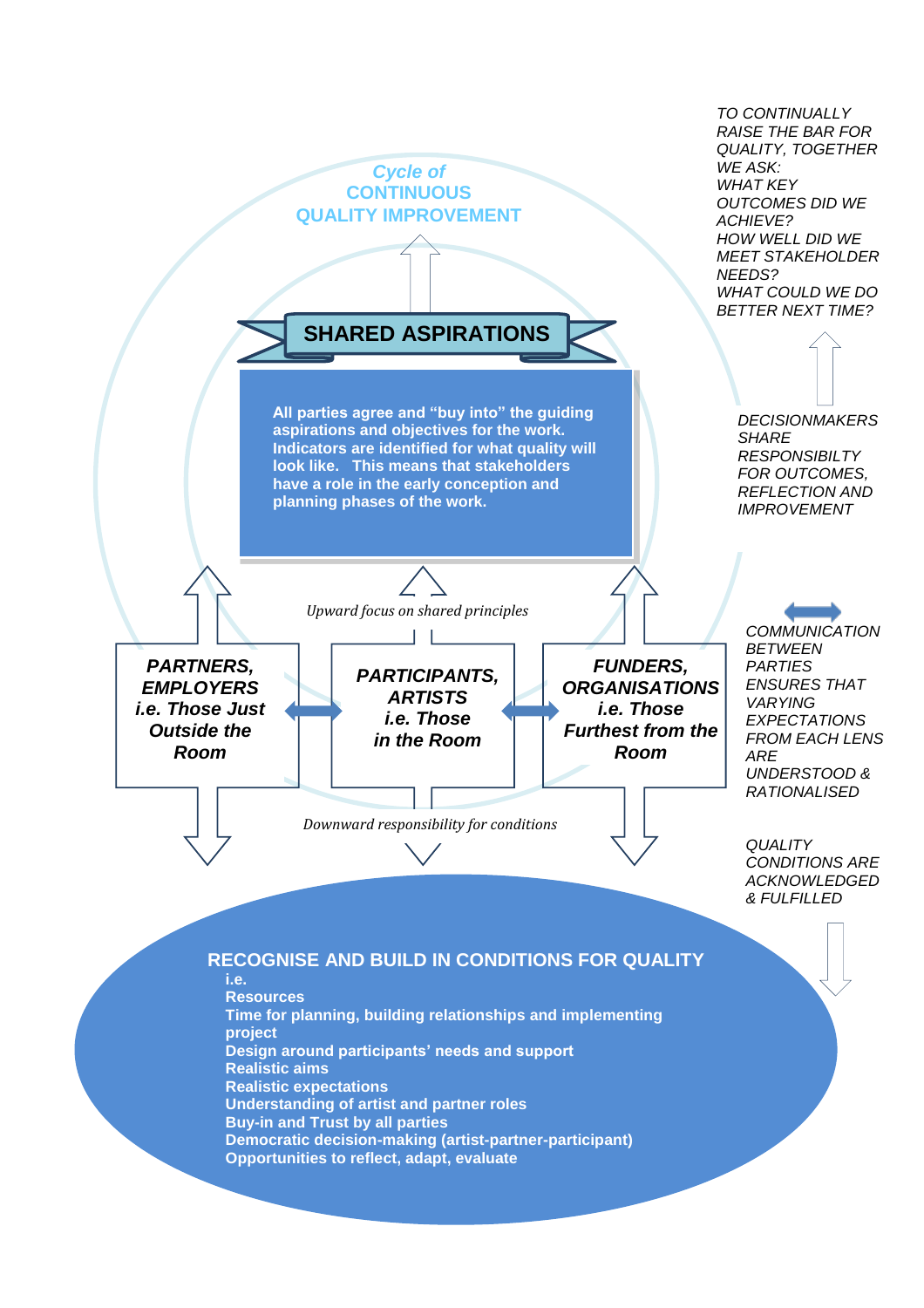A final question must be: what is the role for the participant as a stakeholder in participatory arts? There has been little presented here on the extent to which the participant can be expected to, or desired to, feed into the quality process, beyond making sure that their needs are communicated and recognised. Is there a role for the participant as an active partner through the entire process, in the sense of Seidel et al's theory? Further research is needed on how best to capture participant needs and engage them or - at least - encapsulate their perspective in the design and planning of work that is aimed at specific outcomes and principles.

The insights gained through the ArtWorks initiative and studies like the indepth analysis commissioned by Creative Scotland open up the possibilities for a dimensional shift in the way that participatory arts are perceived and funded. These are exciting times: Creative Scotland, having brought itself up to the minute understanding of quality as it relates to the participatory arts, and through its development of a new quality framework, occupies a natural position to lead the way towards a new, informed approach to quality in the participatory arts and an understanding on how best to foster it in partnership with other influential stakeholders.

### **REFERENCES**

American Society for Quality (2014)*The Global Voice of Quality,* ASQ [webpage], accessed at: http://asq.org/learn-about-quality/basic-concepts.html

Bamford, A. (2010) *Quality Assurance for the Creativity Portal*. Scotland, UK: The Scottish Arts Council.

Blanche, R (2014) *Developing a Foundation for Quality Guidance for arts organisations and artists in Scotland working in participatory settings: A report commissioned by Creative Scotland*, September 2014, Edinburgh: Creative **Scotland** 

Chartered Quality Institute (2013a) *Introduction to Quality,* [webpage] accessed at: http://www.thecqi.org/Knowledge-Hub/Resources/Factsheets/Introduction-to-quality/ [accessed 11/11/2013]

Chartered Quality Institute (2013b) *Quality for Continual Improvement,*  [webpage] accessed at: [http://www.thecqi.org/Knowledge-](http://www.thecqi.org/Knowledge-Hub/Resources/Factsheets/Continual-improvement/)[Hub/Resources/Factsheets/Continual-improvement/](http://www.thecqi.org/Knowledge-Hub/Resources/Factsheets/Continual-improvement/) [accessed 11/11/2013]

Consilium (2012) *Skillset Research and Gap Analysis for Artists Working in Participatory Settings: Phase 2 Final Report*, prepared by Consilium Research & Consultancy, October 2012. Edinburgh: Creative Scotland

Dean, F (2012) *Research report: Learning from Artworks Scotland Peer to Peer networks*, prepared by Dr Fiona Dean, Freelance researcher, ArtWorks Scotland, October 2012. Edinburgh: Creative Scotland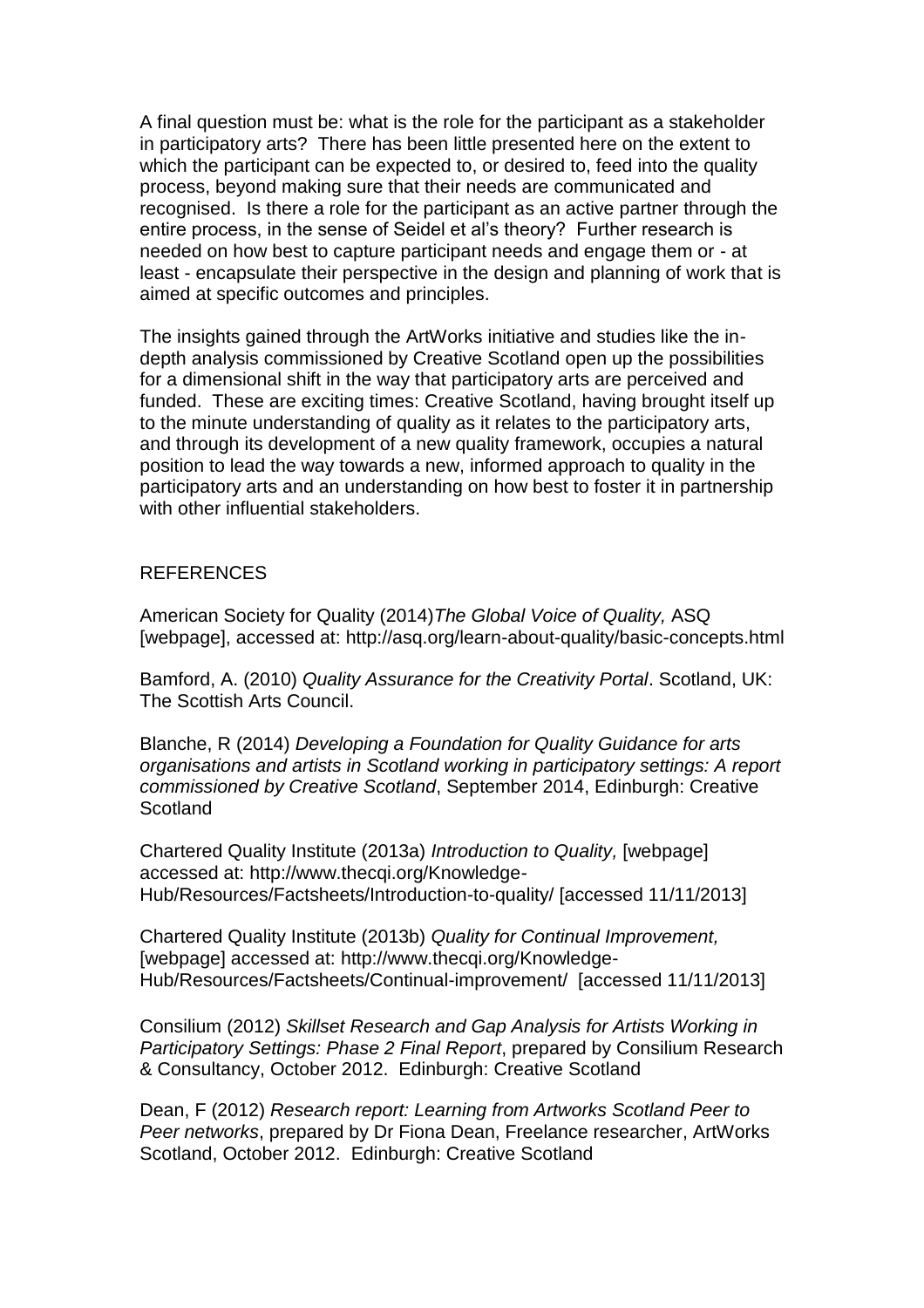Dean, F (2013) ArtWorks Scotland Research Summary Quality Perspectives, Artists and Partners: Research Background and Key observations*,* Edinburgh: Creative Scotland

dha (2014b) *ArtWorks Evaluation – Survey of Artists*, dha

Downie, H (2011) Non-Formal Education in Scottish Traditional Music: Assessment of educational needs in organisations offering Scottish music tuition and future strategies for development, Commissioned by the Traditional Music Forum, produced by Heather Downie January 2011

HMIE (2006) *How Good is our Community Learning and Development? Self Evaluation for Quality Improvement*, HMIE 2006, Livingston: HMIE

Kay, S (2012) *Artworks: Learning from the Research (Working Paper 1)* Paul Hamlyn Foundation, Artworks, December 2012

Leighton-Kelly, S. (2012) *Connecting Conversations 2011-12 Research Evaluation Report*, ArtWorks London

Lord, P; Sharp, C; Lee, B; Cooper, L; Grayson, H (2012) *Raising the Standard of Work by, With and For Children and Young People: Research and Consultation to Understand the Principles of Quality.* Report for Arts Council England, National Foundation for Educational Research & Shared Intelligence. Slough: NFER

Lowe, T. (2011). *Audit of practice: Arts in participatory settings.* Helix Arts on behalf of Artworks Northeast England: ArtWorks North East

Marino, L, ed. (2007) *Basic principles and concepts for achieving quality*, December 2007, TECHNICAL NOTE CMU/SEI-2007-TN-002, Software Engineering Institute

Matarasso, F (2013) Creative Progression: Reflections on quality in participatory arts, *UNESCO Observatory Multi-Disciplinary Journal in the Arts*, Vol 3, 3, 1-15

Pattoni, L (2013) *The Arts in Scottish Social Services: Final Draft Report,* December 2013, Institute for Research and Innovation in Social Services (IRISS)

Pheby, A. (2012) *Focus Groups: Summary of findings,* ArtWorks North East

Renshaw, Peter (2010). *Engaged passions: searches for quality in community contexts.* Delft: Eburon

Renshaw, P (2013) *Being in Tune: A Provocation Paper. Seeking ways of addressing isolation and dislocation through engaging in the arts*, September 2013, Guildhall School of Music and Drama/Barbican Centre